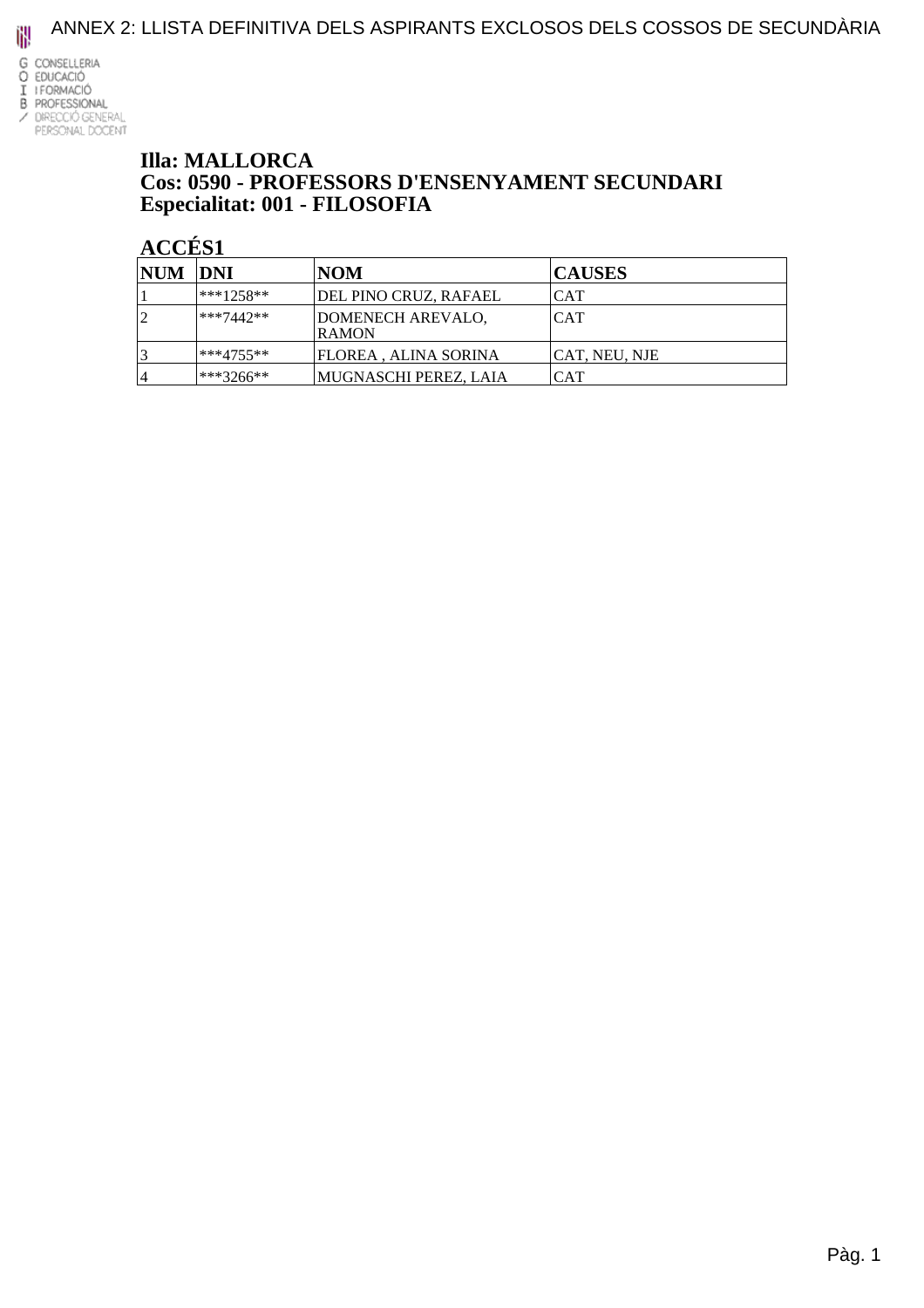# **Illa: MALLORCA Cos: 0590 - PROFESSORS D'ENSENYAMENT SECUNDARI<br>Especialitat: 003 - LLATÍ**

|            | ---------  |                                 |               |  |
|------------|------------|---------------------------------|---------------|--|
| <b>NUM</b> | <b>DNI</b> | NOM                             | <b>CAUSES</b> |  |
|            | ***0110**  | DOMINGUEZ GIROLDI, MIRIAM   CAT |               |  |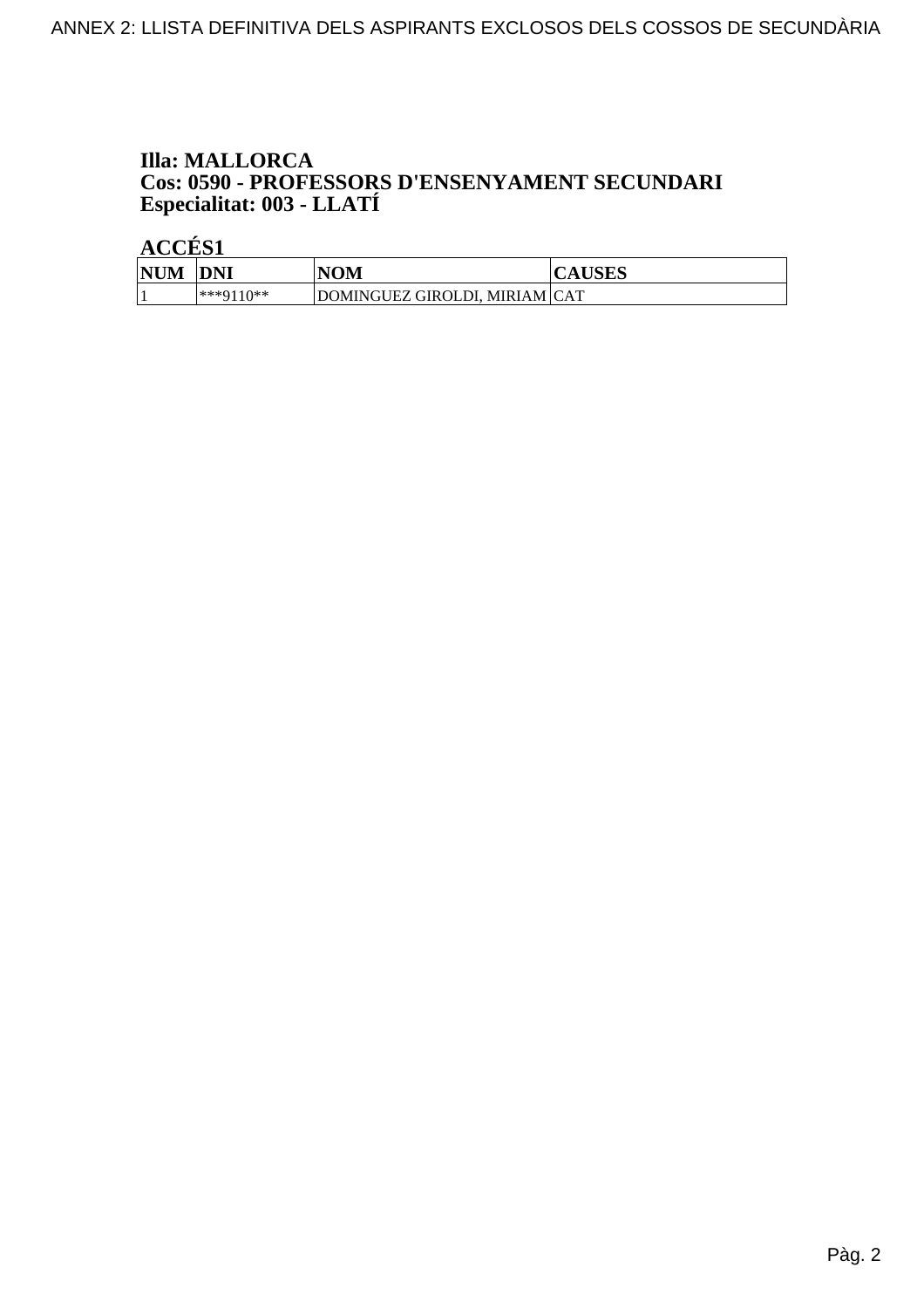## **Illa: MALLORCA Cos: 0590 - PROFESSORS D'ENSENYAMENT SECUNDARI<br>Especialitat: 004 - LLENGUA CASTELLANA I LITERATURA**

| <b>NUM DNI</b> |            | NOM                                   | <b>CAUSES</b> |
|----------------|------------|---------------------------------------|---------------|
|                | $**9067**$ | BARCUDI , YAMILE LAURA                | <b>NEU</b>    |
|                | l***0546** | FUSTER TORRES, CARLOS                 | <b>NJE</b>    |
|                | ***3425**  | GOMEZ MAESTRE, JUAN<br><b>VICENTE</b> | <b>CAT</b>    |
| 14             | ***8415**  | TEIXEIRA MESOUIDA, NOELIA TIT         |               |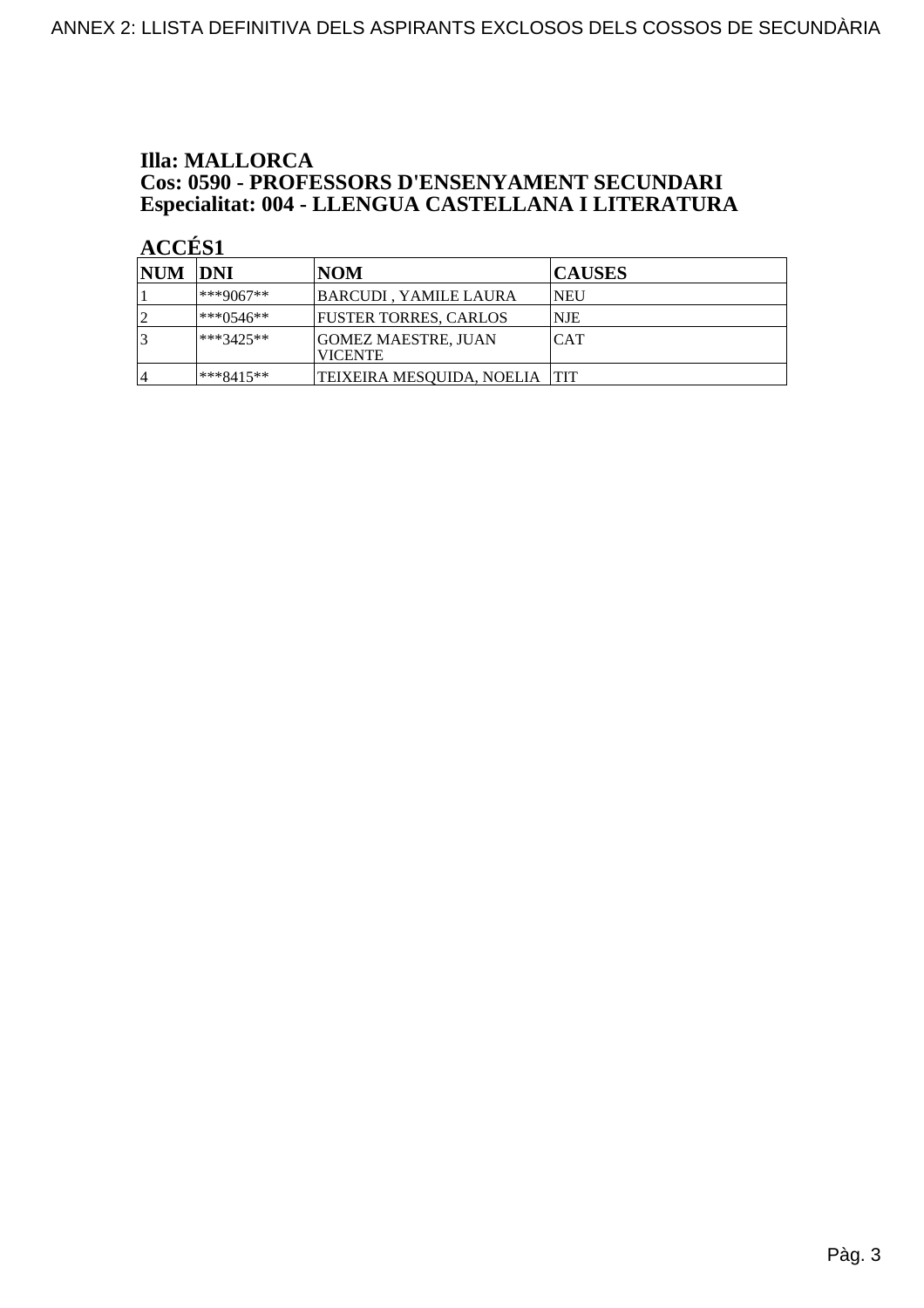#### Illa: EIVISSA **Cos: 0590 - PROFESSORS D'ENSENYAMENT SECUNDARI** Especialitat: 004 - LLENGUA CASTELLANA I LITERATURA

| <b>NUM</b> | <b>DNI</b>  | NOM                                            | <b>CAUSES</b> |
|------------|-------------|------------------------------------------------|---------------|
|            | $***6156**$ | GARCIA RODRIGUEZ, CARLOS  DNI<br><b>ADRIAN</b> |               |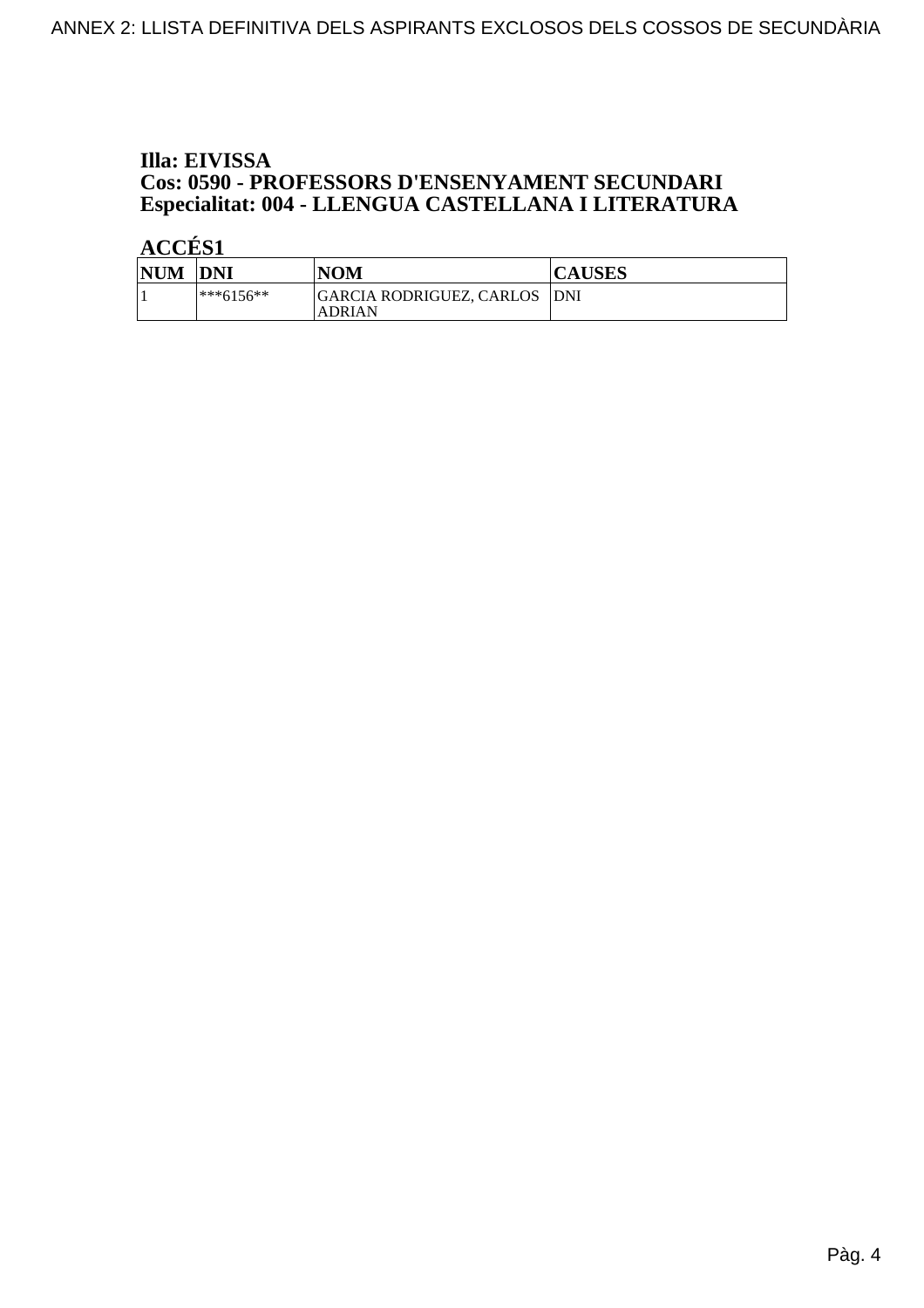## **Illa: MALLORCA Cos: 0590 - PROFESSORS D'ENSENYAMENT SECUNDARI<br>Especialitat: 005 - GEOGRAFIA I HISTÒRIA**

| ı. |  |
|----|--|
|    |  |

| <b>NUM</b>     | <b>DNI</b>  | <b>NOM</b>                             | <b>CAUSES</b> |
|----------------|-------------|----------------------------------------|---------------|
|                | ***9945**   | <b>BONDIA LOPEZ, CARLOS</b>            | CAT           |
| $\overline{2}$ | ***7983**   | BONNIN SANCHEZ, CAYETANO TIT<br>JOSE   |               |
| $\overline{3}$ | ***5398**   | BORRAS ESCANERO, MARTA                 | <b>TIT</b>    |
| $\overline{4}$ | $***5313**$ | CABALLER PUIG, MARTA                   | <b>TIT</b>    |
| 5              | ***0665**   | <b>CASTELL BUJOSA, PERE</b>            | <b>NJE</b>    |
| 6              | $***5987**$ | EL-IDRISSI SOLBES, SALIMA              | <b>NJE</b>    |
| $\overline{7}$ | ***4966**   | ESCAMILLA IBAÑEZ, JOSE<br><b>DAVID</b> | <b>CAT</b>    |
| 8              | $***6408**$ | MONTES RODRIGUEZ,<br><b>MANUEL</b>     | <b>NJE</b>    |
| <b>9</b>       | ***4060**   | MORAL LAZO, MARIA DEL<br><b>CARM</b>   | <b>TIT</b>    |
| 10             | $***2733**$ | PEREZ GONZALEZ, FLORINDA               | <b>CAT</b>    |
| 11             | ***3661**   | SARIO COLLADO, ZACARIES                | <b>NJE</b>    |
| 12             | $***5311**$ | SERRANO CEREZO, LUIS ELIAS             | CAT, TIT      |
| 13             | ***1763**   | SERVERA TURNES, RAQUEL                 | <b>NJE</b>    |
| 14             | $***1122**$ | TOLEDO SANCHEZ, SERGIO                 | <b>TIT</b>    |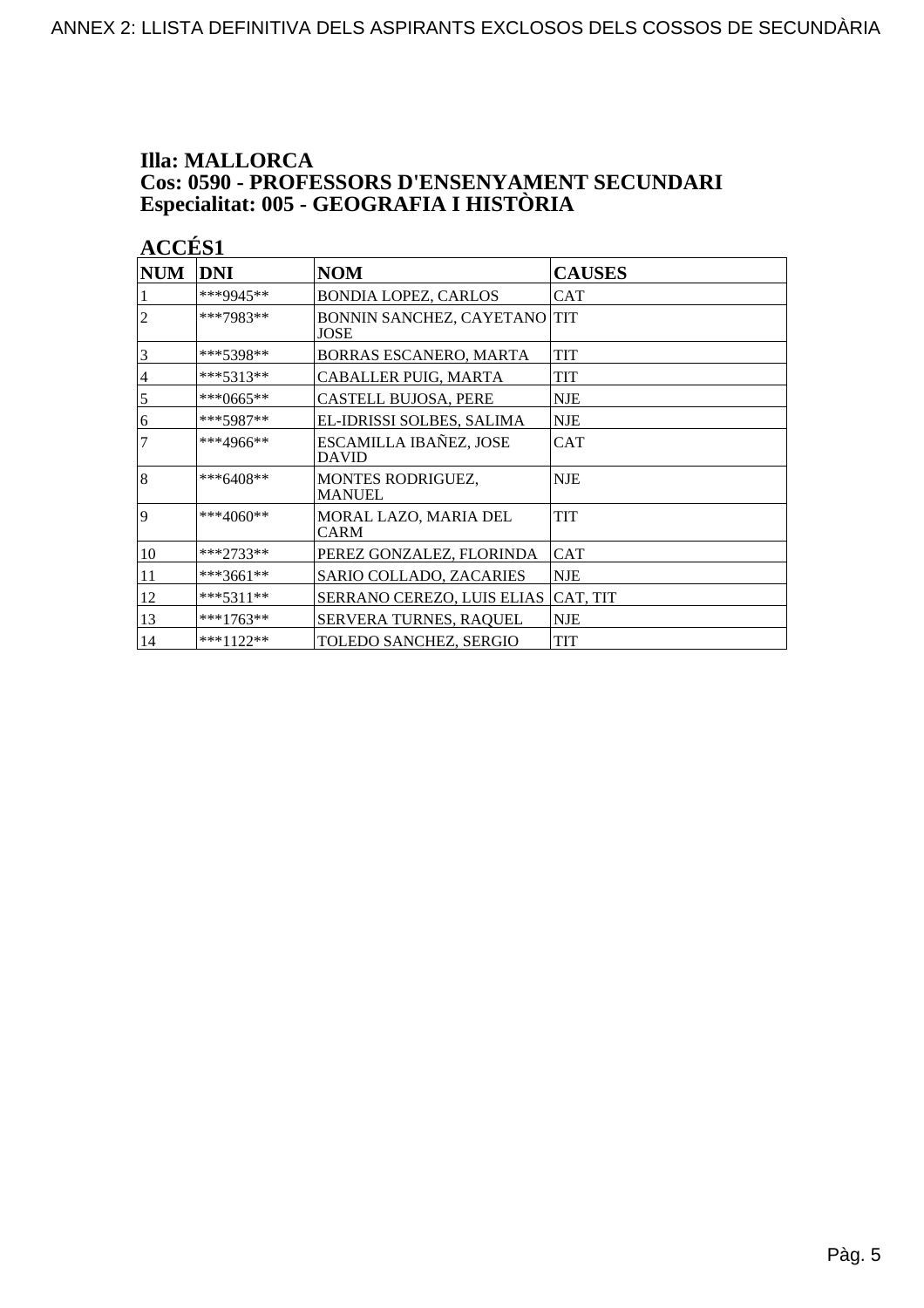## **Illa: MALLORCA Cos: 0590 - PROFESSORS D'ENSENYAMENT SECUNDARI<br>Especialitat: 006 - MATEMÀTIQUES**

| Ľ |  |
|---|--|
|   |  |

| <b>NUM</b>     | DNI         | <b>NOM</b>                             | <b>CAUSES</b> |
|----------------|-------------|----------------------------------------|---------------|
|                | $***6408**$ | FERRAGUT BALLESTER,<br><b>ANTONI</b>   | CAT, TIT      |
|                | ***3498**   | IGLESIAS CAMPENY, ANNA                 | <b>CAT</b>    |
|                | $***1603**$ | LLOPIS LARROSA, CESAR<br><b>RAFAEL</b> | <b>CAT</b>    |
| $\overline{4}$ | $***6913**$ | OCHEDA HERVAS, SALVADOR<br>VICEN       | <b>CAT</b>    |
| 5              | ***9627**   | ORTOLA BUIGUES, JOSE<br><b>JOAOUIN</b> | <b>CAT</b>    |
| 6              | $***5001**$ | RAMON MARCO, LAURA                     | <b>CAT</b>    |
|                | ***6534**   | SAEZ SASTRE, CRISTINA                  | <b>NJE</b>    |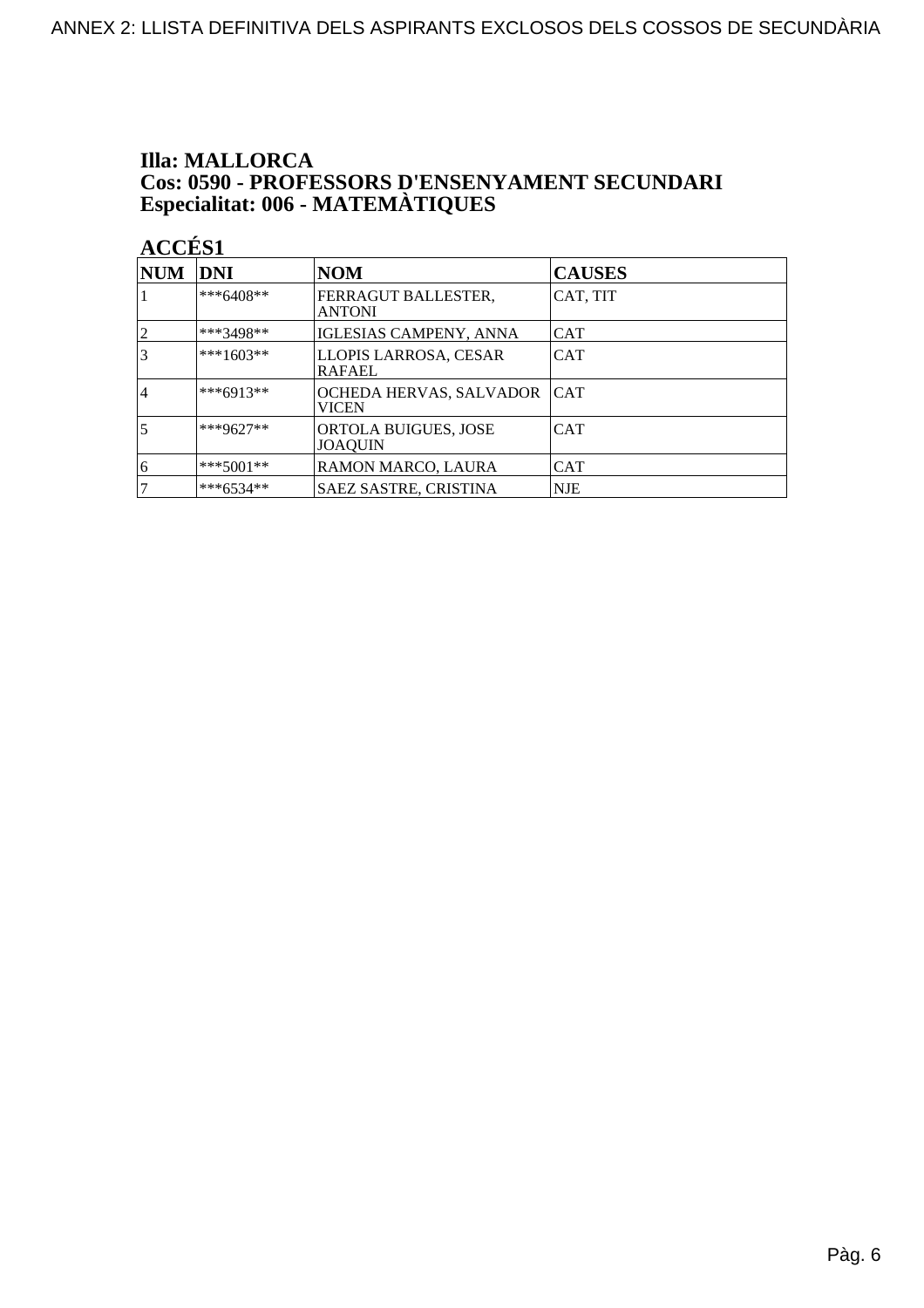## **Illa: MALLORCA Cos: 0590 - PROFESSORS D'ENSENYAMENT SECUNDARI<br>Especialitat: 007 - FÍSICA I QUÍMICA**

| <b>NUM</b> | <b>IDNI</b> | <b>NOM</b>               | <b>CAUSES</b> |
|------------|-------------|--------------------------|---------------|
|            | $***7178**$ | MEDINA COLLADO, ANDRES   | <b>ICAT</b>   |
|            | $***1140**$ | IMONERRIS APARISI. NURIA | <b>NJE</b>    |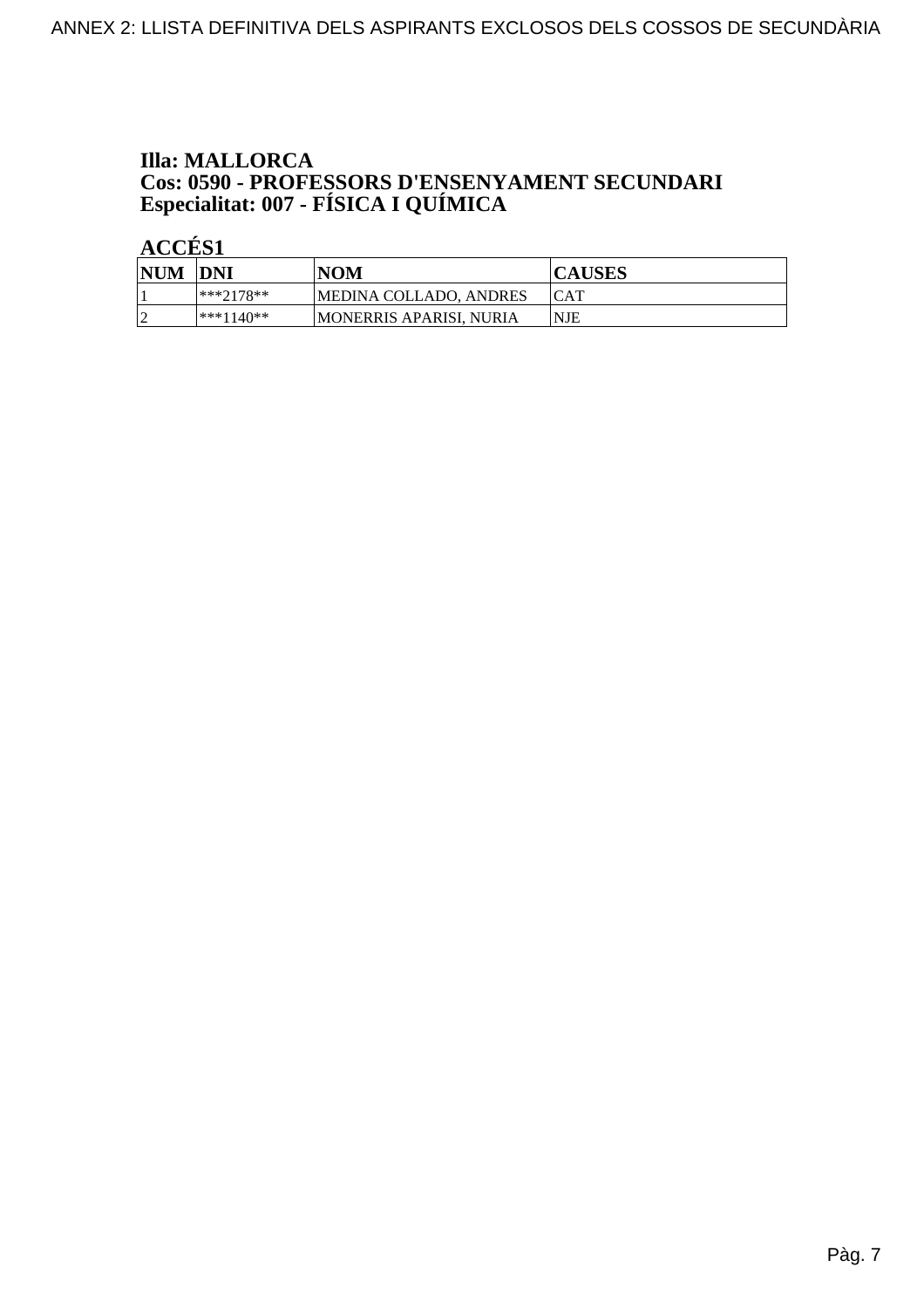## **Illa: MALLORCA Cos: 0590 - PROFESSORS D'ENSENYAMENT SECUNDARI<br>Especialitat: 008 - BIOLOGIA I GEOLOGIA**

| NUM DNI   |             | <b>NOM</b>                        | <b>CAUSES</b> |
|-----------|-------------|-----------------------------------|---------------|
|           | ***5011**   | COLL PUIG, DAVID                  | <b>TIT</b>    |
| $\bigcap$ | $***3631**$ | <b>FERRERO SANCHIS, AMPARO</b>    | <b>ICAT</b>   |
|           | ***7409**   | JJULIA SANCHIS. MARIA LIRIOS  CAT |               |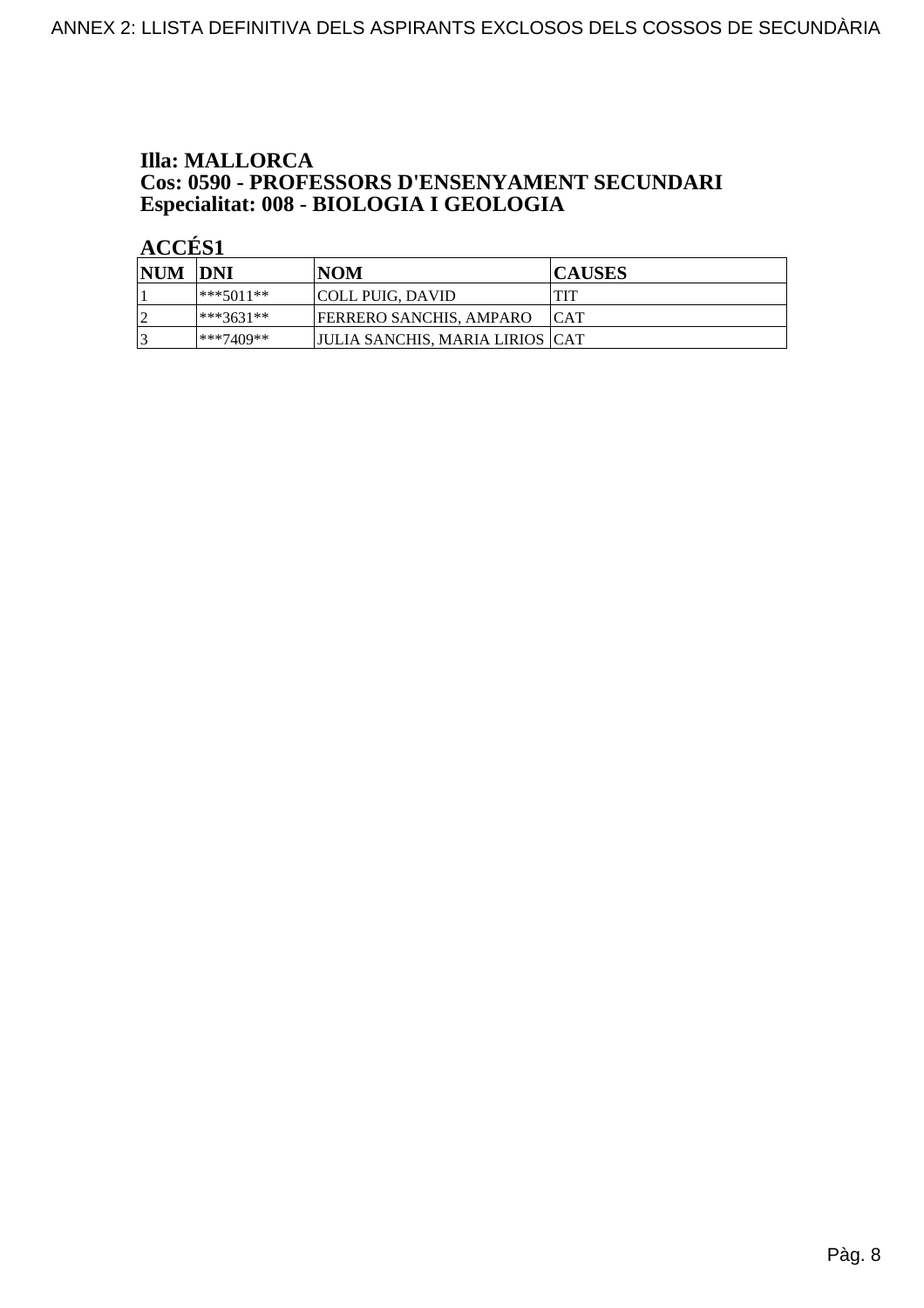#### **Illa: MALLORCA** Cos: 0590 - PROFESSORS D'ENSENYAMENT SECUNDARI Especialitat: 009 - DIBUIX

| <b>NUM DNI</b> |               | NOM                             | <b>CAUSES</b> |
|----------------|---------------|---------------------------------|---------------|
|                | $ ***1361***$ | BLASCO RODRIGO, IRIS            | DNI           |
|                | ***8256**     | DONET GOMEZ, CAROLINA           | <b>NJE</b>    |
|                | ***2394**     | VALENZUELA MARTINEZ,<br>IFERRAN | <b>CAT</b>    |
| 4              | ***3827**     | VEGA ADROVER. RAFAEL            | <b>NJE</b>    |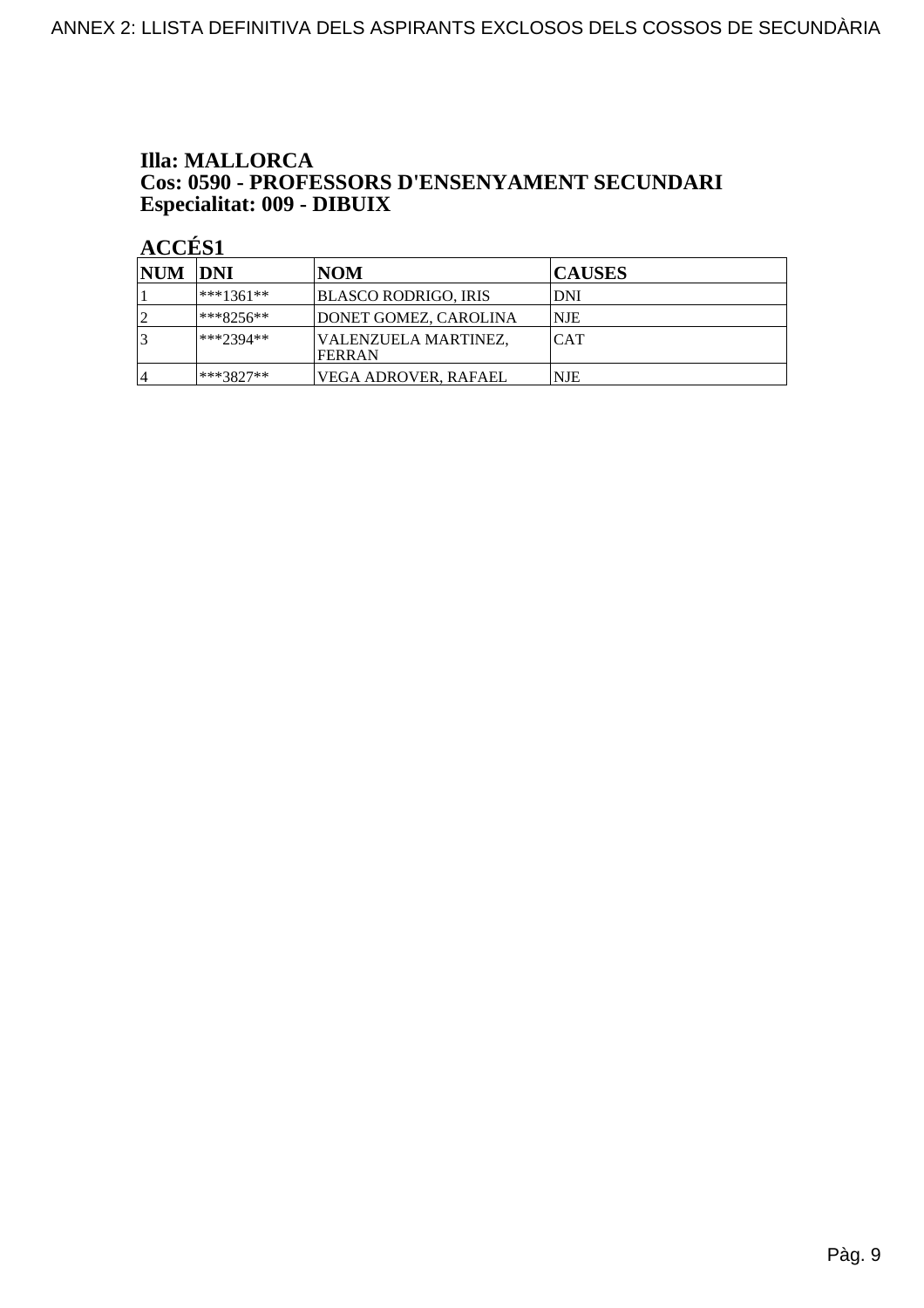## **Illa: MALLORCA Cos: 0590 - PROFESSORS D'ENSENYAMENT SECUNDARI<br>Especialitat: 011 - ANGLÈS**

| <b>NUM DNI</b> |               | NOM                      | <b>CAUSES</b> |
|----------------|---------------|--------------------------|---------------|
|                | ***0035**     | BALFAGON ROMERO, JULIA   | <b>TIT</b>    |
|                | $ ***5418***$ | RICO ALMIÑANA, MARTA     | <b>CAT</b>    |
|                | ***0302**     | SANCHEZ FUENTES, LIDIA   | CAT. NJE      |
| 14             | ***4876**     | SANTOS ALVAREZ, INES     | <b>NJE</b>    |
|                | $ ***2074***$ | VALLES FAIRLESS, JESSICA | NJE           |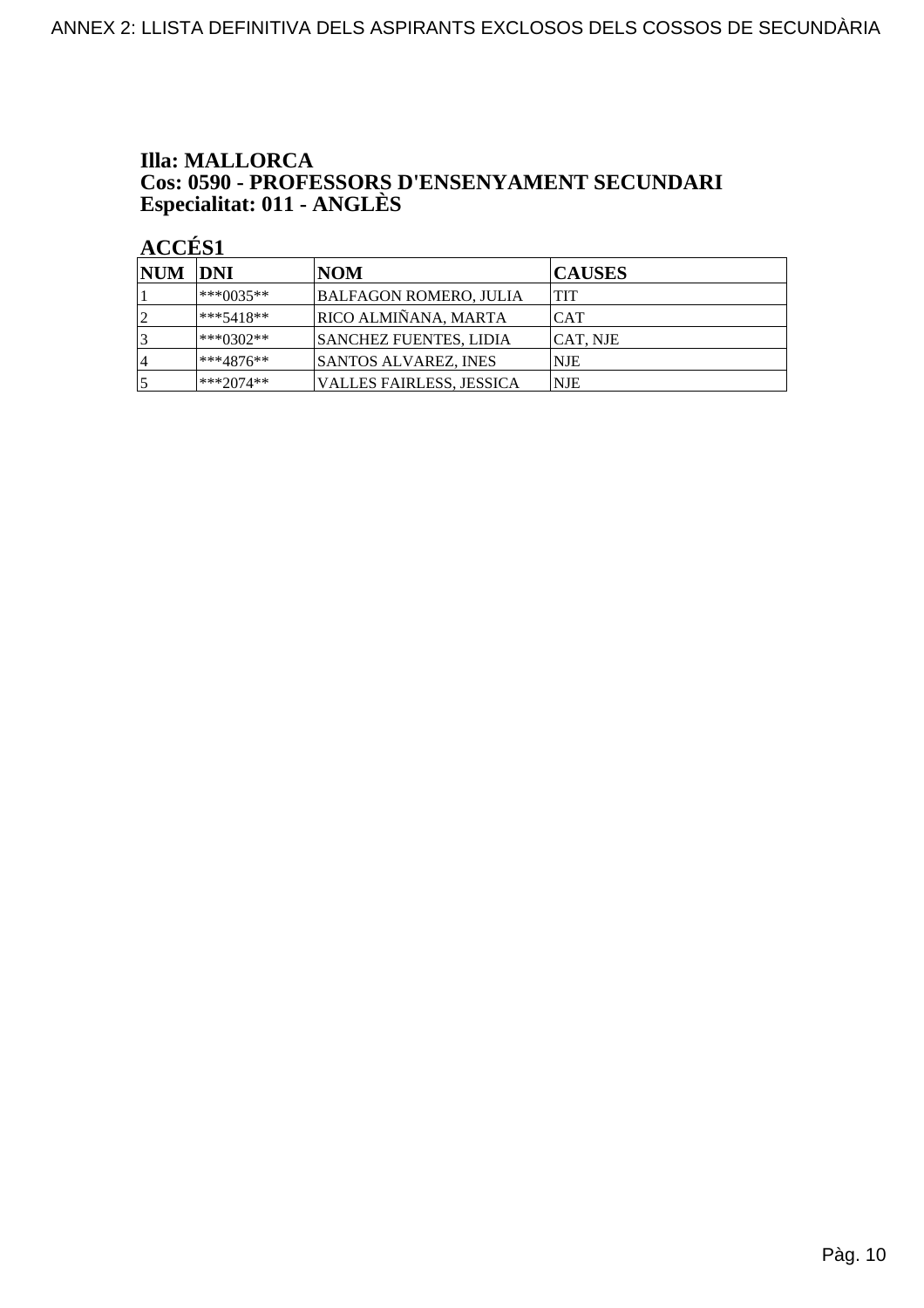#### Illa: EIVISSA Cos: 0590 - PROFESSORS D'ENSENYAMENT SECUNDARI Especialitat: 012 - ALEMANY

| $\bf N\bf I\bf N'$<br>WL<br>⋯ | NNT<br><b>DIAI</b>   | NOM                                         | TIATIA<br>AUDLA |
|-------------------------------|----------------------|---------------------------------------------|-----------------|
|                               | 1887**<br>י ⊿80+ ×** | OEGER<br><b>MARTIN</b><br>$T$ $T$ $T$<br>ມ⊥ | mm<br>          |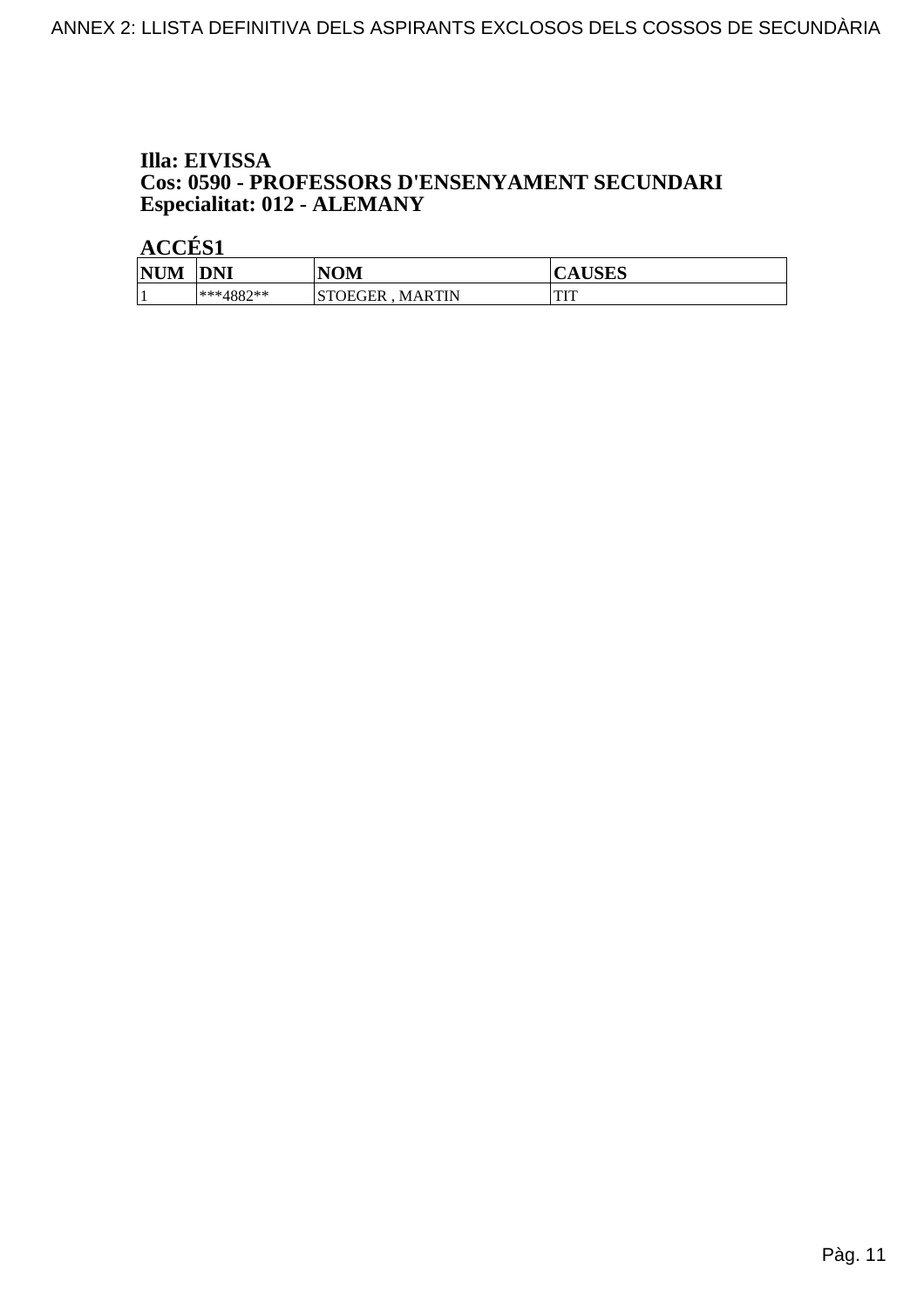#### **Illa: MALLORCA** Cos: 0590 - PROFESSORS D'ENSENYAMENT SECUNDARI Especialitat: 014 - LLENGUA I LITERATURA CATALANES (ILLES BALEARS)

| <b>NUM DNI</b> |           | NOM                                               | <b>CAUSES</b> |
|----------------|-----------|---------------------------------------------------|---------------|
|                | ***8333** | AMER RIBOT. MARIA ANTONIA CAT                     |               |
|                | ***6887** | <b>FARFAN DE LOS GODOS</b><br><b>POMAR, MANEL</b> | <b>TIT</b>    |
|                | ***7358** | FERRAGUT GILI. AINA                               | CAT           |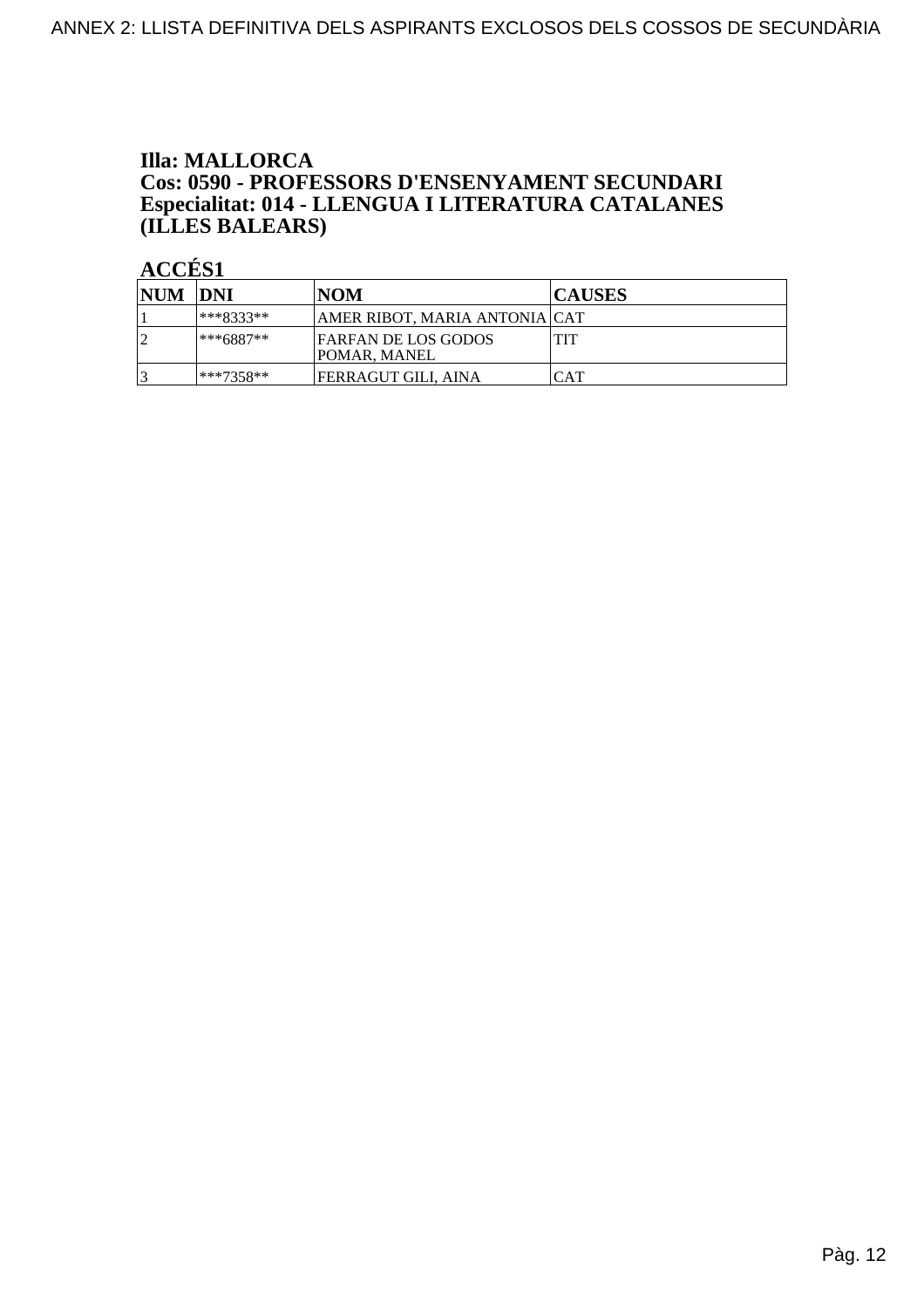# **Illa: MALLORCA Cos: 0590 - PROFESSORS D'ENSENYAMENT SECUNDARI<br>Especialitat: 016 - MÚSICA**

| NUM DNI |               | NOM                                   | <b>CAUSES</b> |
|---------|---------------|---------------------------------------|---------------|
|         | ***8060**     | CRUZ FERNANDEZ, OLALLA                | ICAT          |
|         | $ ***1595***$ | GASTOU RETAVISCA, PILAR               | ICAT          |
|         | $**7200**$    | GRANADOS PALMA, ISABEL                | ITIT          |
| 4       | $ ***9420**$  | PORTER SANCHO, ANDRES                 | <b>NJE</b>    |
|         | ***9534**     | SANTAMARIA CARRACEDO.<br><b>SERGI</b> | ICAT          |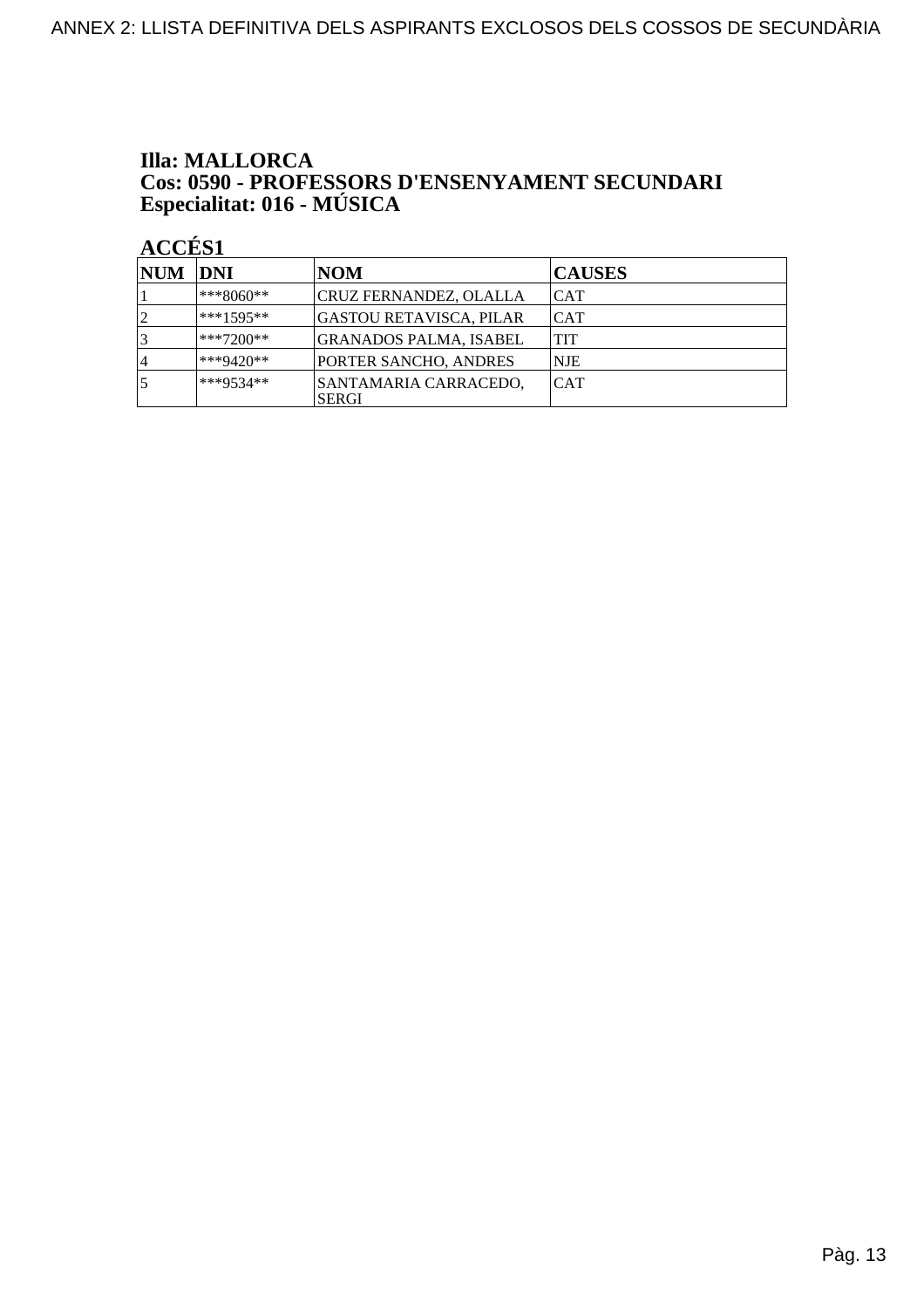# **Illa: MALLORCA Cos: 0590 - PROFESSORS D'ENSENYAMENT SECUNDARI<br>Especialitat: 017 - EDUCACIÓ FÍSICA**

| NUM | <b>DNI</b>  | <b>NOM</b>                     | <b>CAUSES</b> |
|-----|-------------|--------------------------------|---------------|
|     | $***3752**$ | CABRERA DOMENE, DIEGO          | <b>CAT</b>    |
|     | $***7060**$ | CIRIANO RECASENS, RUBEN        | CAT, NJE, TIT |
| 3   | $***4754**$ | FERRANDO VERCHER, JOSEP        | CAT, TIT      |
| 4   | ***0643**   | LEBRON SEGOVIA, MANUEL<br>JOSE | <b>CAT</b>    |
| 5   | ***2993**   | TAURA ALCAIDE, MONICA          | <b>NJE</b>    |
| 16  | ***9973**   | <b>TUGORES MIR, AINA</b>       | <b>NJE</b>    |
|     | $***0380**$ | VERGE ALBIOL, ANGEL            | CAT           |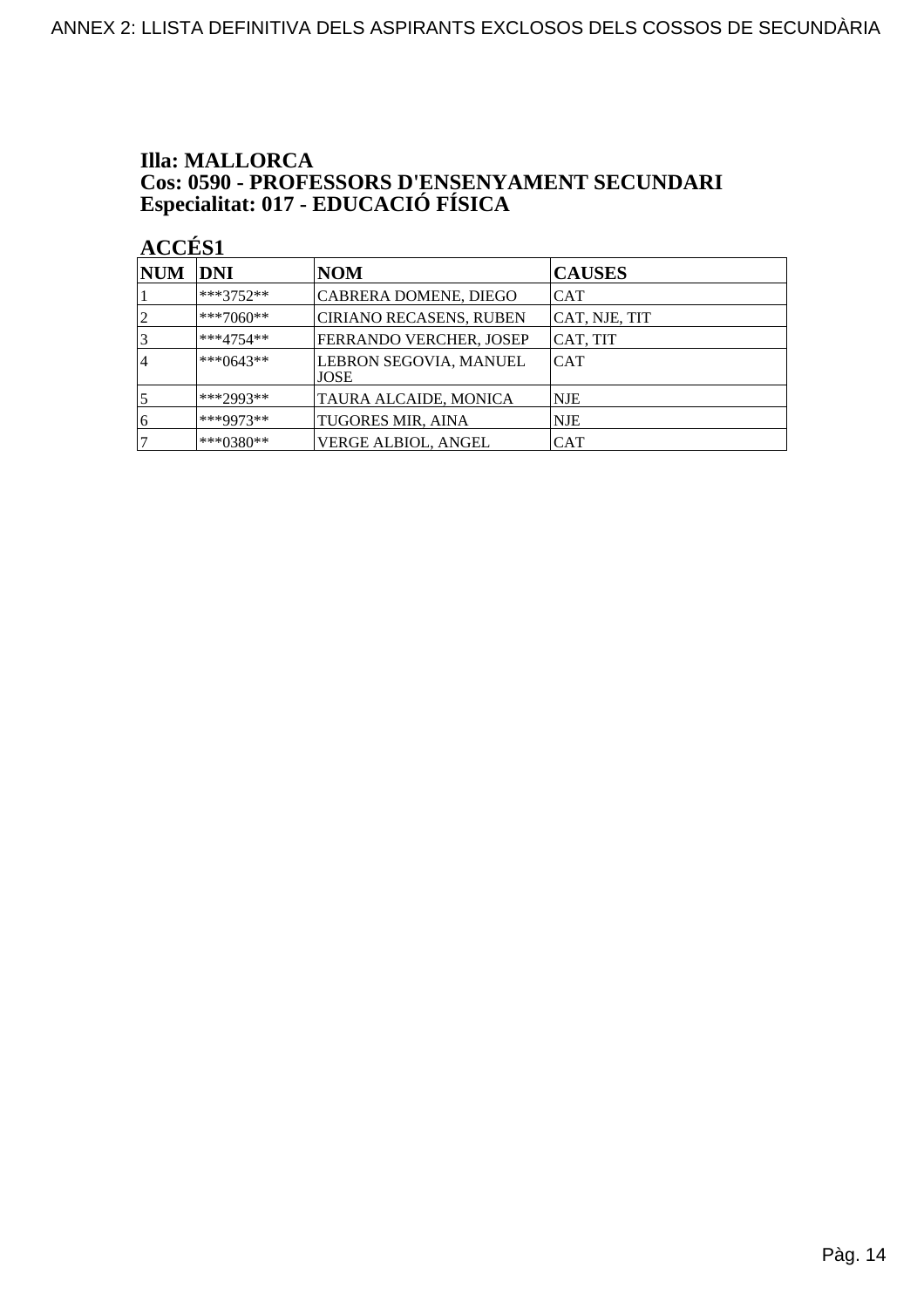## **Illa: MENORCA Cos: 0590 - PROFESSORS D'ENSENYAMENT SECUNDARI<br>Especialitat: 017 - EDUCACIÓ FÍSICA**

| <b>NUM</b> | <b>DNI</b>    | <b>NOM</b>                          | <b>CAUSES</b> |
|------------|---------------|-------------------------------------|---------------|
|            | $ ***2824***$ | REYNALS RODRIGUEZ,<br><b>CARLES</b> | CAT           |
| $\sqrt{2}$ | ***7336**     | TRISTAN PERELLO. MAR                | ICAT. TIT     |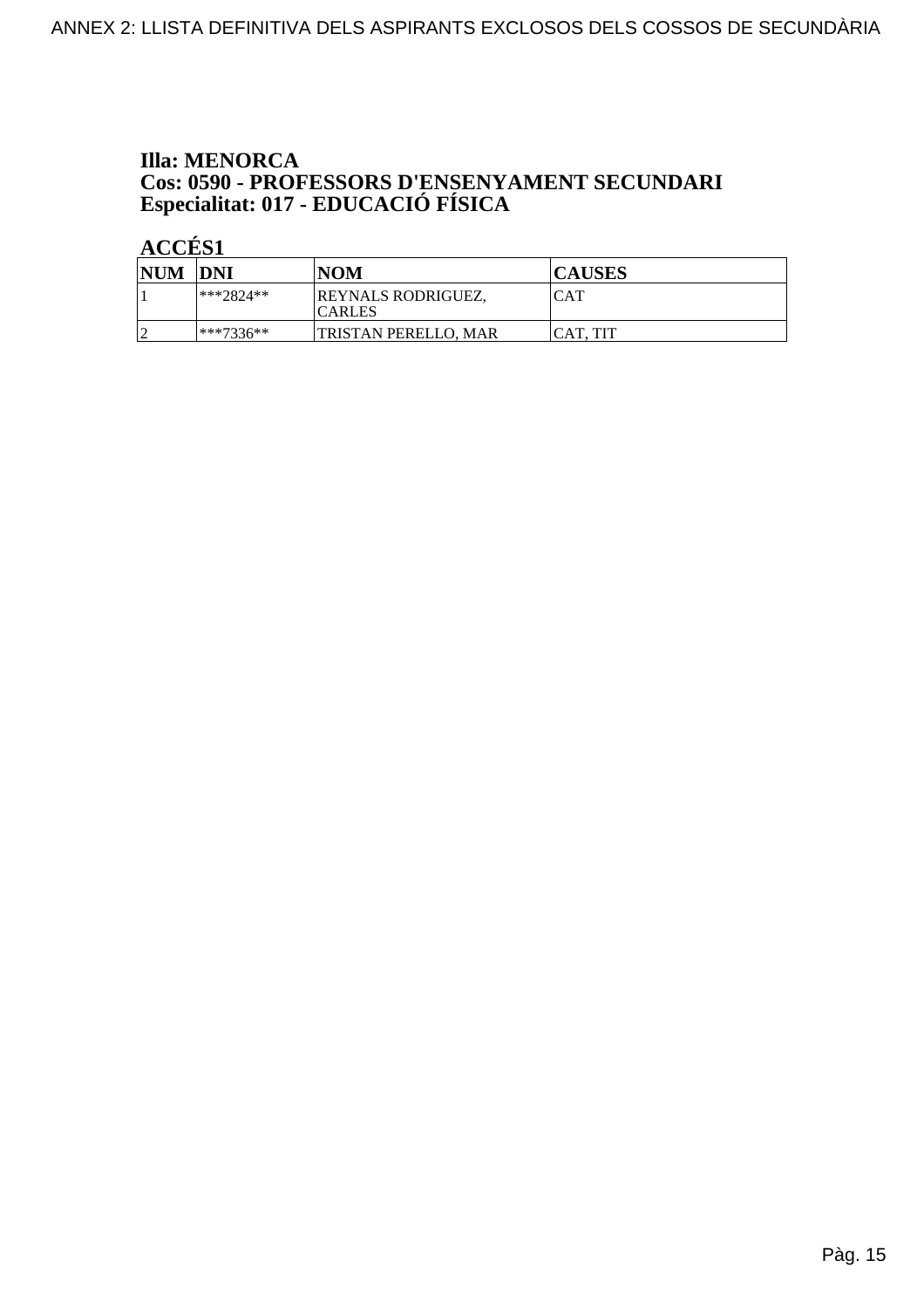## **Illa: MALLORCA Cos: 0590 - PROFESSORS D'ENSENYAMENT SECUNDARI<br>Especialitat: 018 - ORIENTACIÓ EDUCATIVA**

| <b>NUM</b> | <b>DNI</b>  | <b>NOM</b>                         | <b>CAUSES</b>  |
|------------|-------------|------------------------------------|----------------|
|            | $***6661**$ | <b>MARIA</b><br>.SALV<br>VA SALVA. | <b>THT</b><br> |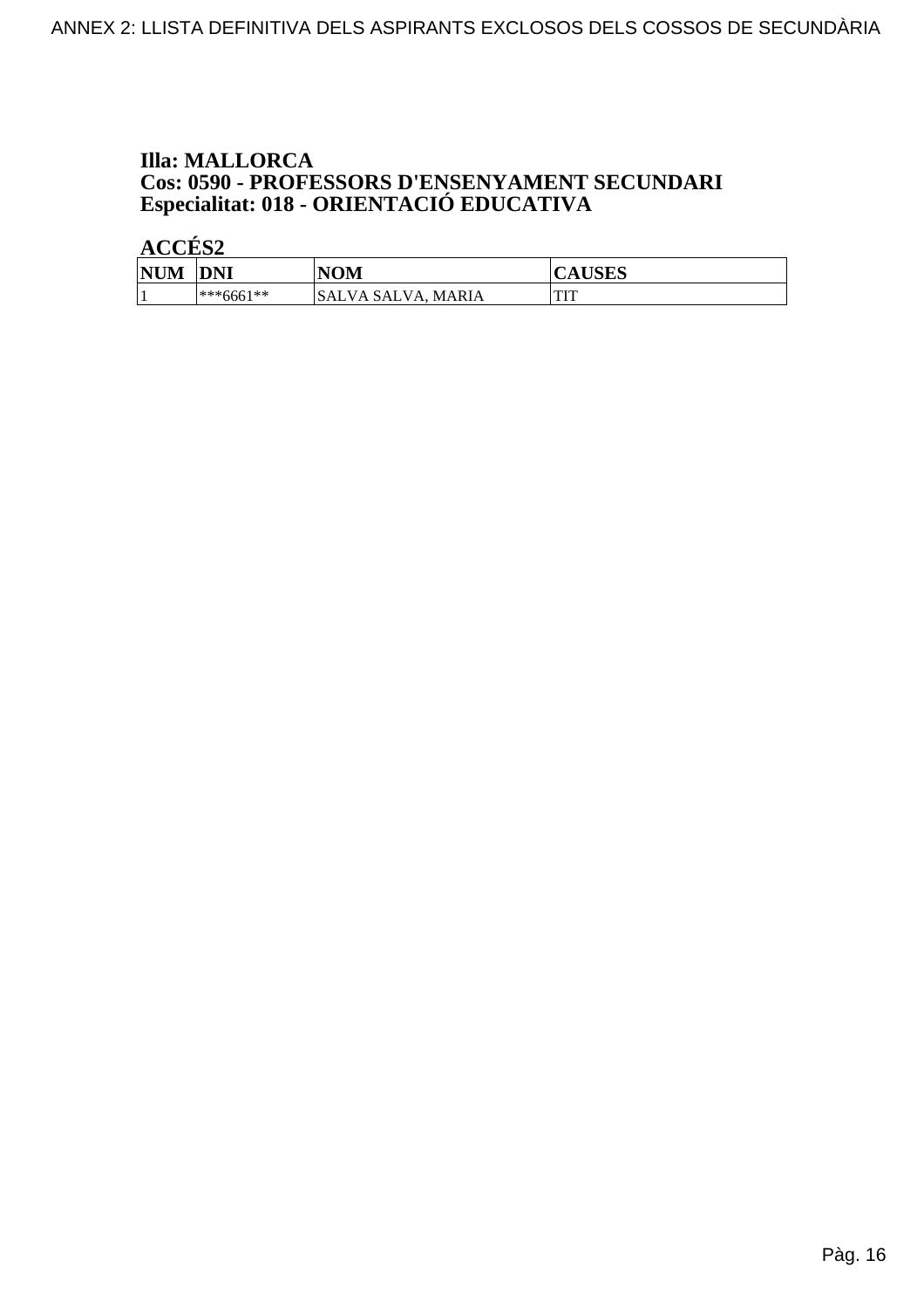## **Illa: MALLORCA Cos: 0590 - PROFESSORS D'ENSENYAMENT SECUNDARI<br>Especialitat: 019 - TECNOLOGIA**

| NHM<br>'N | <b>DNI</b>    | NOM                                                      | ם הדמי<br>л<br><b>AUSLS</b> |
|-----------|---------------|----------------------------------------------------------|-----------------------------|
|           | $ ***5805***$ | <b>PONS</b><br>TIV<br>. A<br>ALEMAN<br>$\Lambda$ ''<br>к | <b>NJE</b>                  |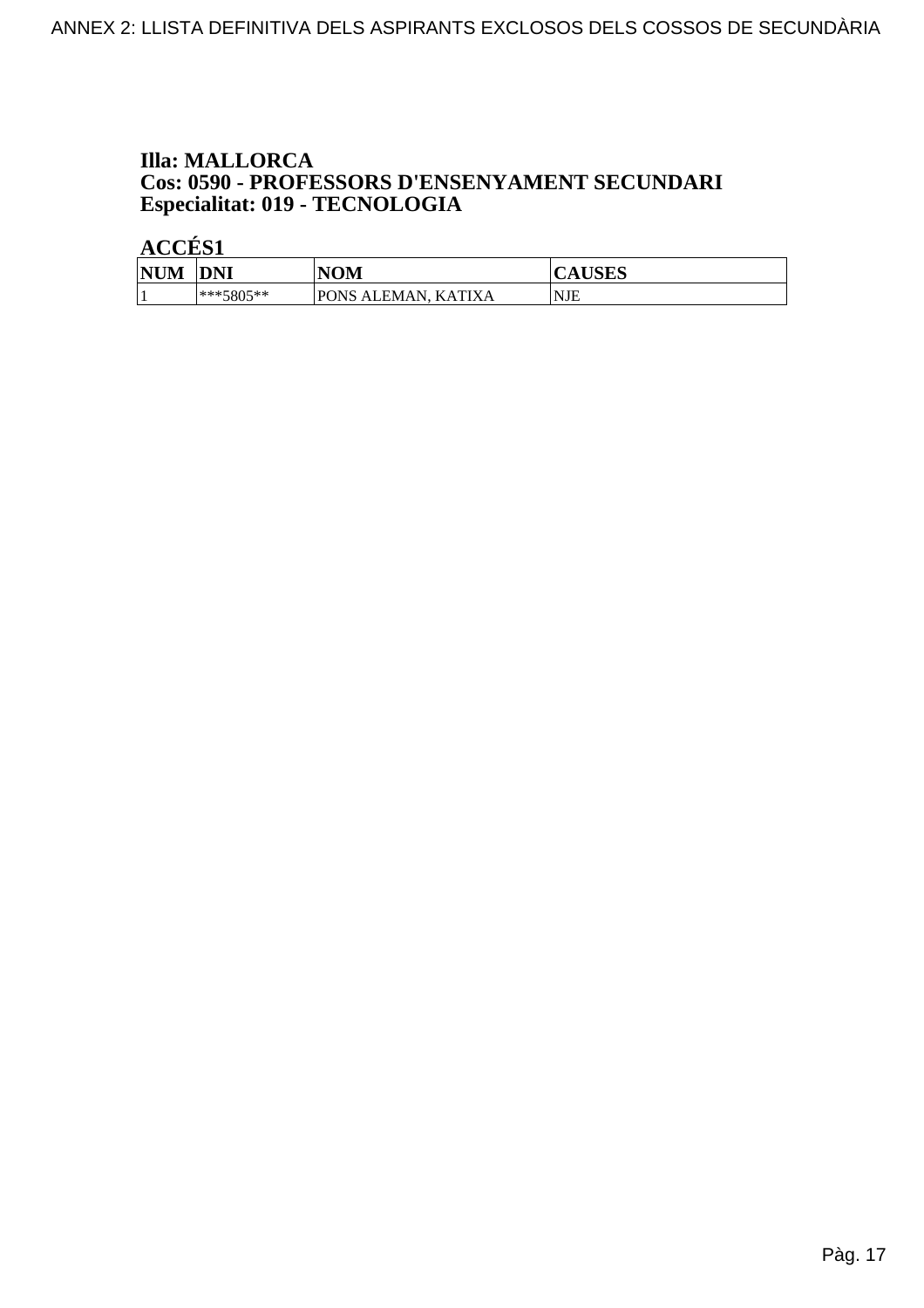## **Illa: MALLORCA Cos: 0590 - PROFESSORS D'ENSENYAMENT SECUNDARI<br>Especialitat: 061 - ECONOMIA**

| <b>NUM</b> | <b>DNI</b>  | <b>NOM</b>                    | <b>CAUSES</b> |
|------------|-------------|-------------------------------|---------------|
|            | $***8368**$ | HERNANDEZ MEDINA, ESTHER ICAT |               |
|            | $***5235**$ | VALERO MAESTRO, MARIA<br>JOSE | ICAT          |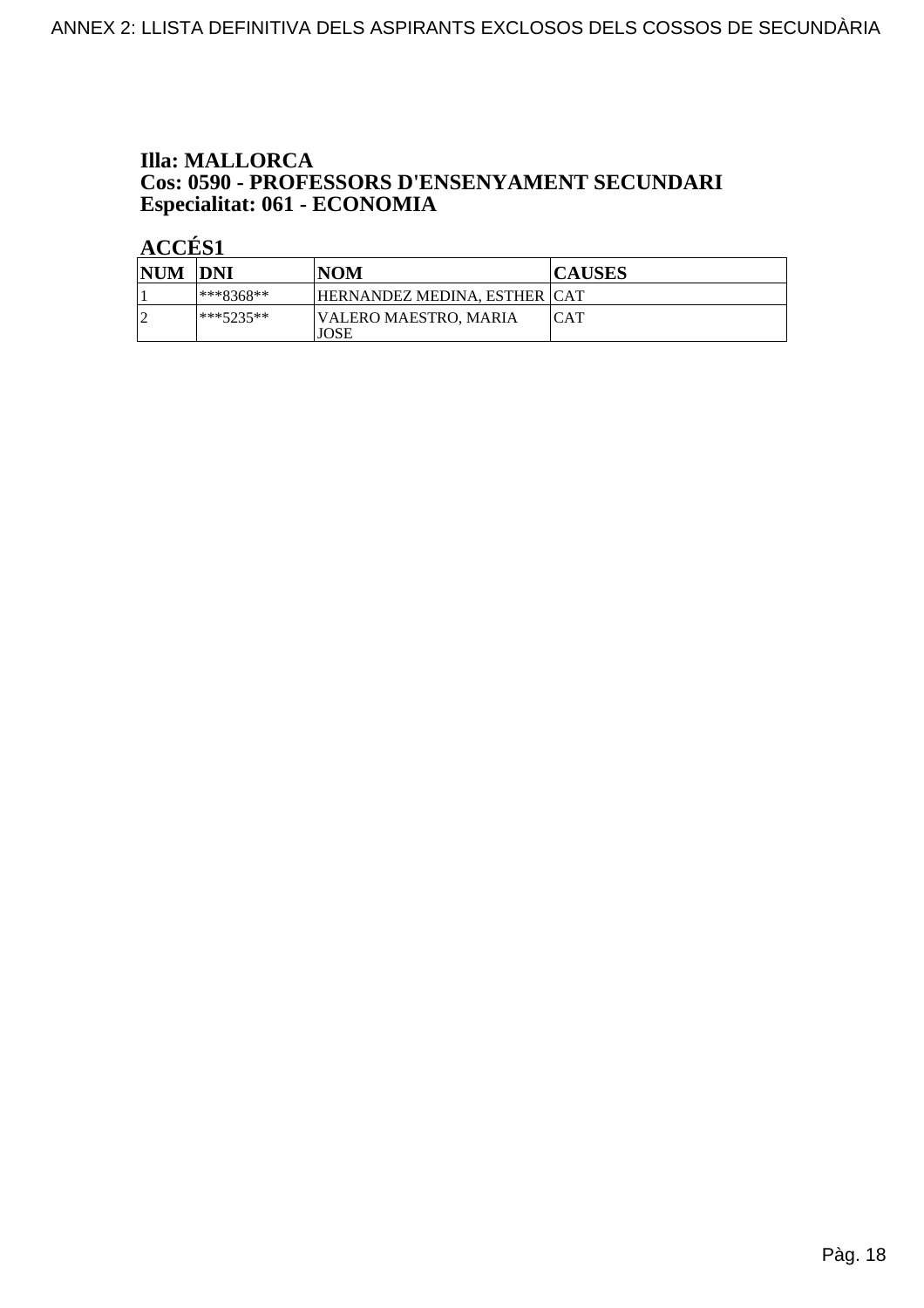## **Illa: MALLORCA Cos: 0590 - PROFESSORS D'ENSENYAMENT SECUNDARI<br>Especialitat: 101 - ADMINISTRACIÓ D'EMPRESES**

| NUM DNI |              | INOM                           | <b>CAUSES</b>   |
|---------|--------------|--------------------------------|-----------------|
|         | $**9385**$   | ALCANTARA CALVO, ALBA<br>IGEMA | <b>NJE, TIT</b> |
| 10      | ***3718**    | <b>CANET ELENA, CARLOS</b>     | ICAT. NJE       |
| 3       | $ ***1143**$ | ICHAPA MADRID. JAVIER          | CAT             |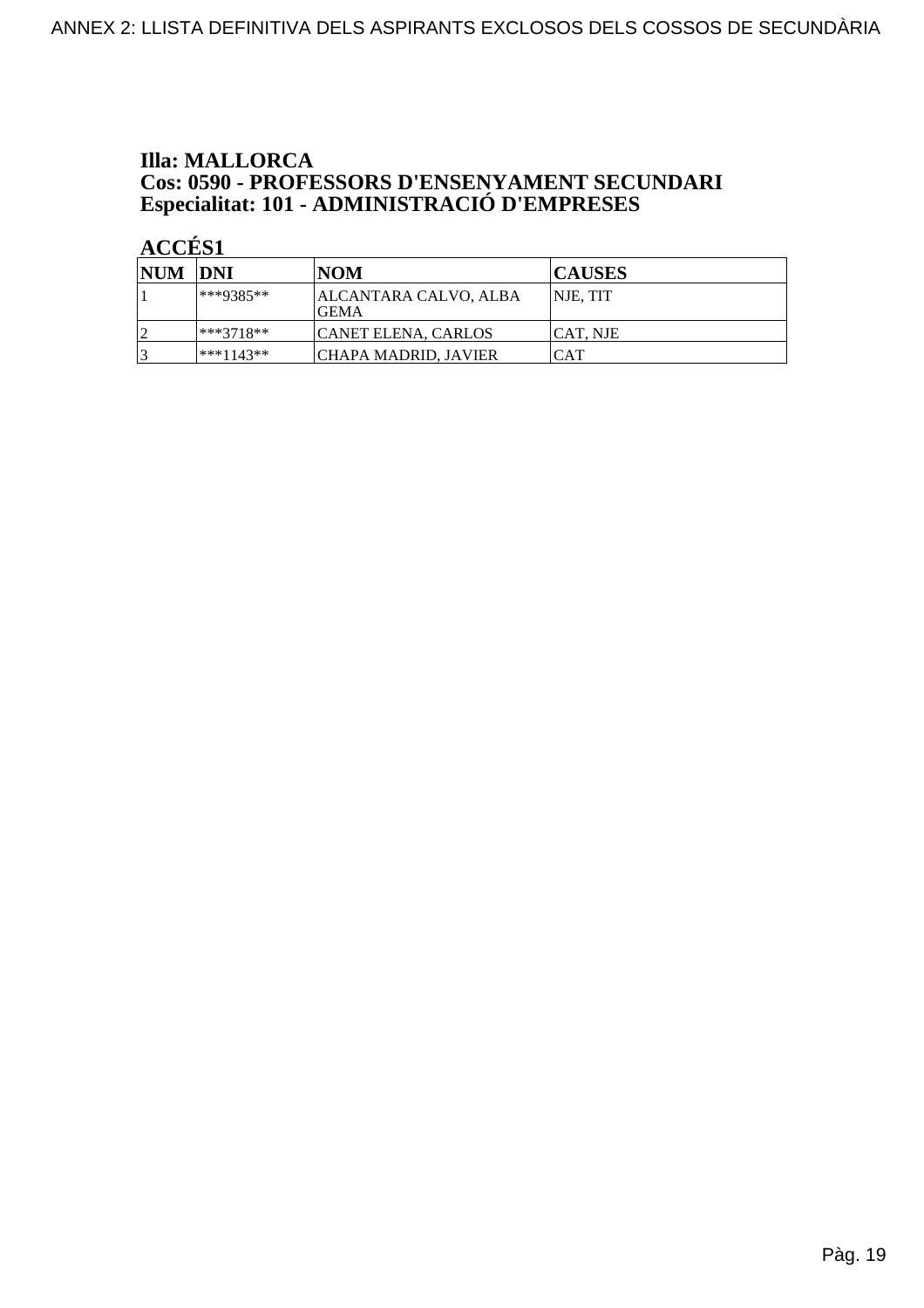## **Illa: MALLORCA Cos: 0590 - PROFESSORS D'ENSENYAMENT SECUNDARI<br>Especialitat: 107 - INFORMÀTICA**

| <b>NUM</b> | <b>DNI</b> | NOM                  | <b>CAUSES</b> |
|------------|------------|----------------------|---------------|
|            | ***7908**  | GIL BENAGES, AGUSTIN | DIS. NDI. NJE |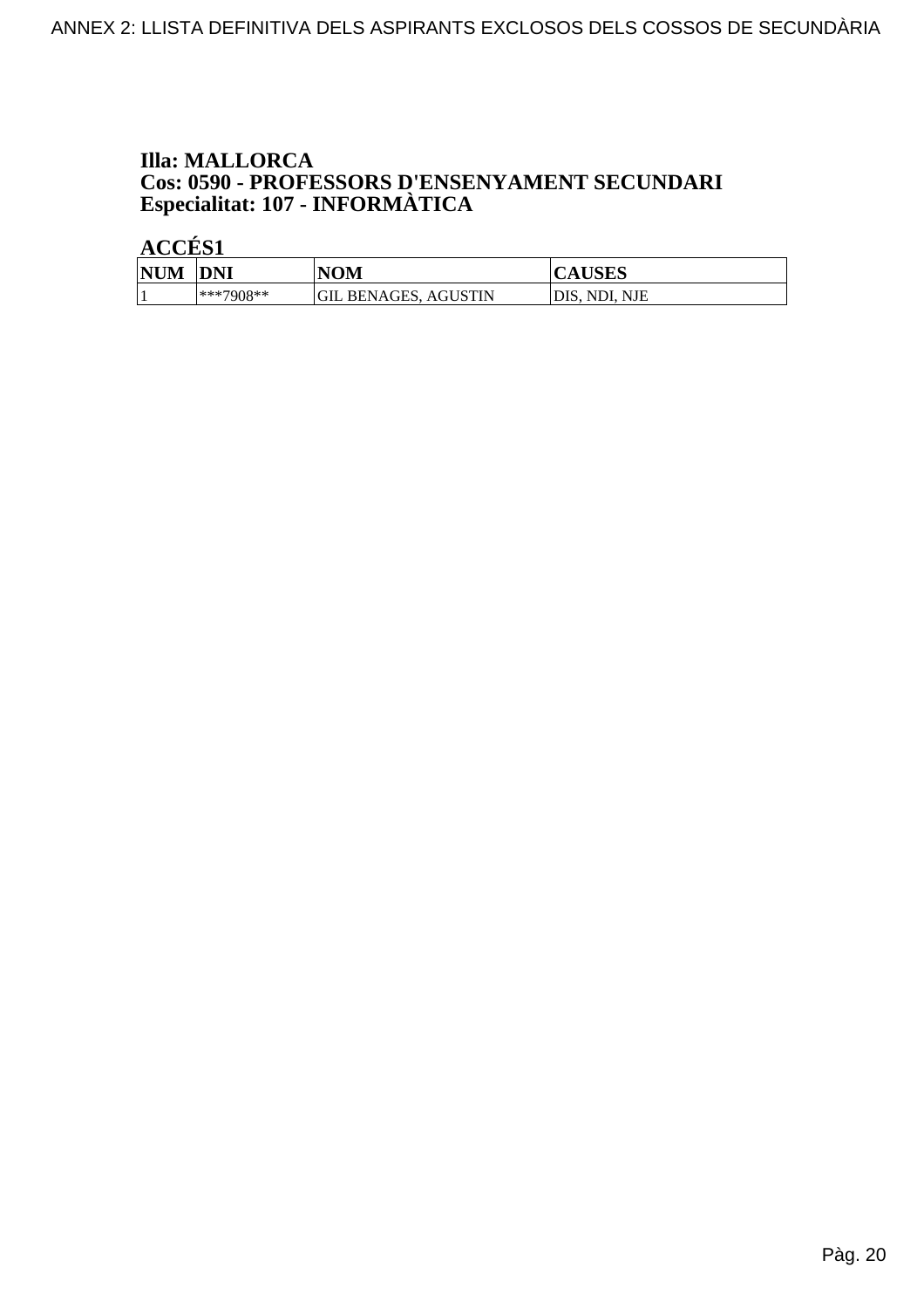#### **Illa: MENORCA** Cos: 0590 - PROFESSORS D'ENSENYAMENT SECUNDARI Especialitat: 107 - INFORMÀTICA

| <b>NUM</b> | <b>DNI</b>      | <b>NOM</b>                     | $T$ CITC $\sim$<br>AUSLS |
|------------|-----------------|--------------------------------|--------------------------|
|            | $*^{***}4031**$ | SALES BELTRAN.<br>RIC<br>CARDO | CAT                      |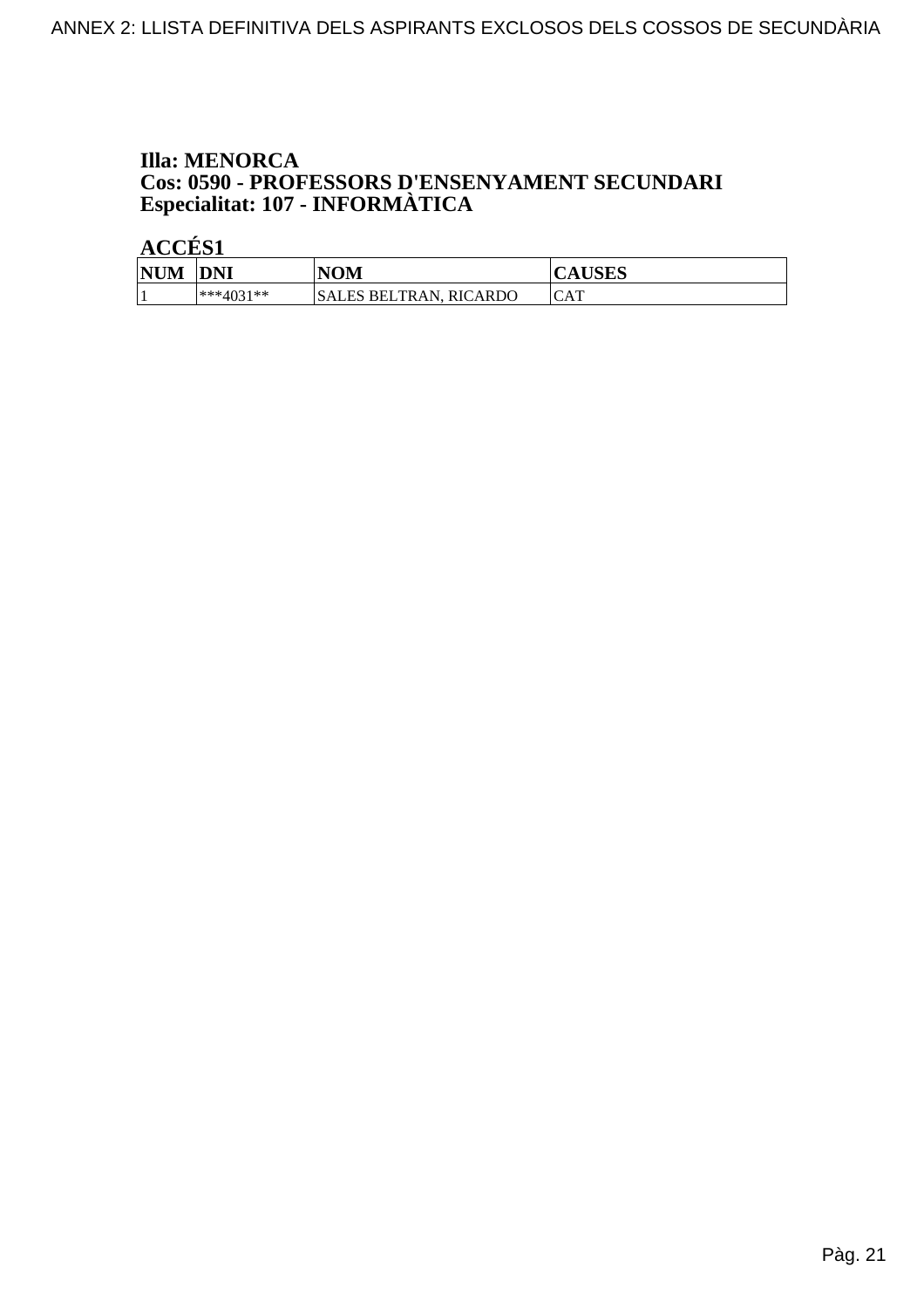## **Illa: MALLORCA Cos: 0590 - PROFESSORS D'ENSENYAMENT SECUNDARI<br>Especialitat: 108 - INTERVENCIÓ SOCIOCOMUNITÀRIA**

| <b>NUM</b> | <b>DNI</b>  | <b>NOM</b>                           | <b>CAUSES</b>   |
|------------|-------------|--------------------------------------|-----------------|
|            | $***5569**$ | CARCEL LARA, MARIA<br><b>ANGELES</b> | <b>CAT. NJE</b> |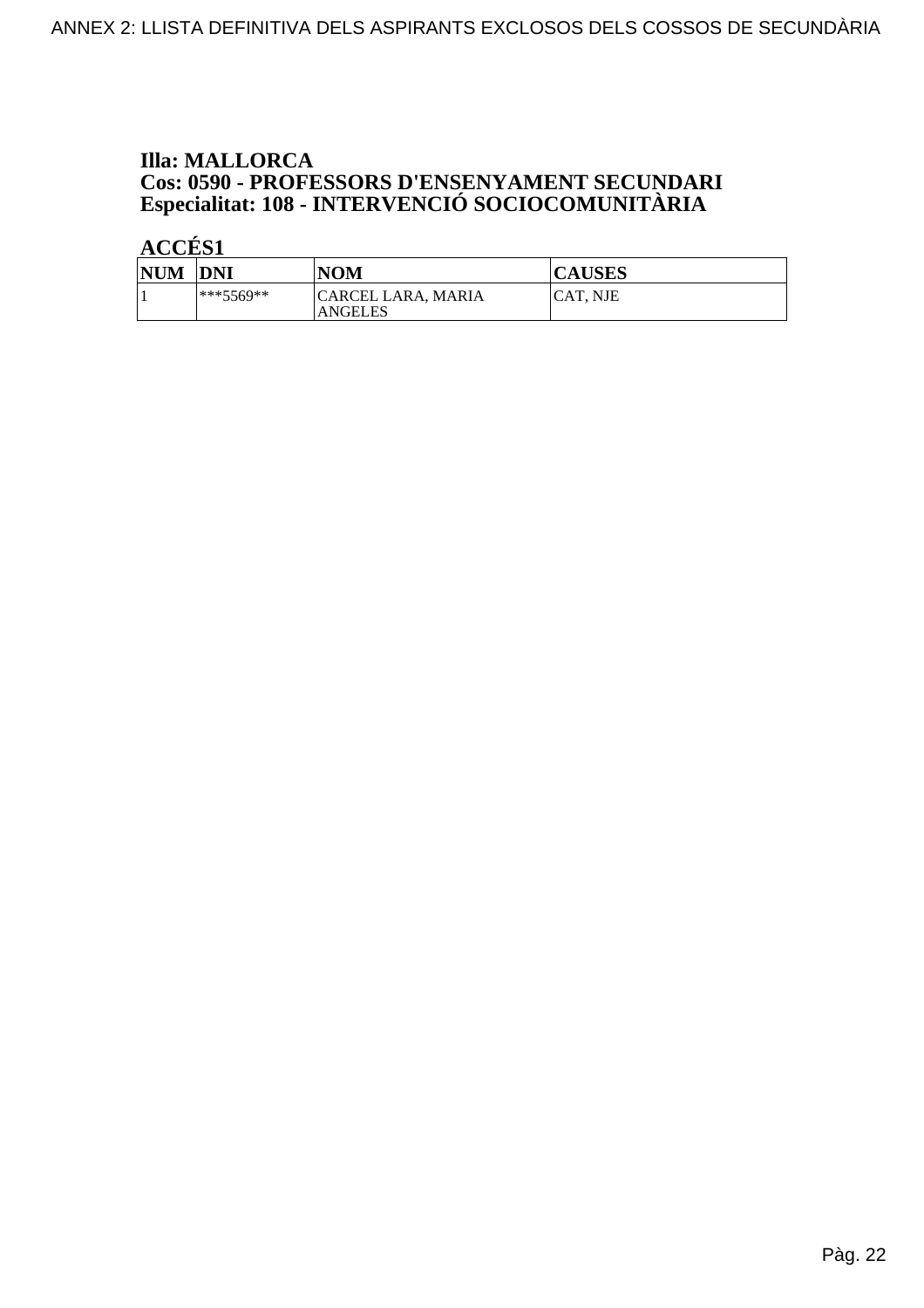#### **Illa: MALLORCA** Cos: 0591 - PROFESSORS TÈCNICS DE FORMACIÓ **PROFESSIONAL** Especialitat: 204 - FABRICACIÓ I INSTAL.LACIÓ DE FUSTERIA **I MOBLES**

| <b>NUM</b> | <b>DNI</b>   | <b>NOM</b>                   | <b>CAUSES</b>   |
|------------|--------------|------------------------------|-----------------|
|            | $ ***1708**$ | <b>IBERNON DURAN, MARCOS</b> | <b>CAT. NDI</b> |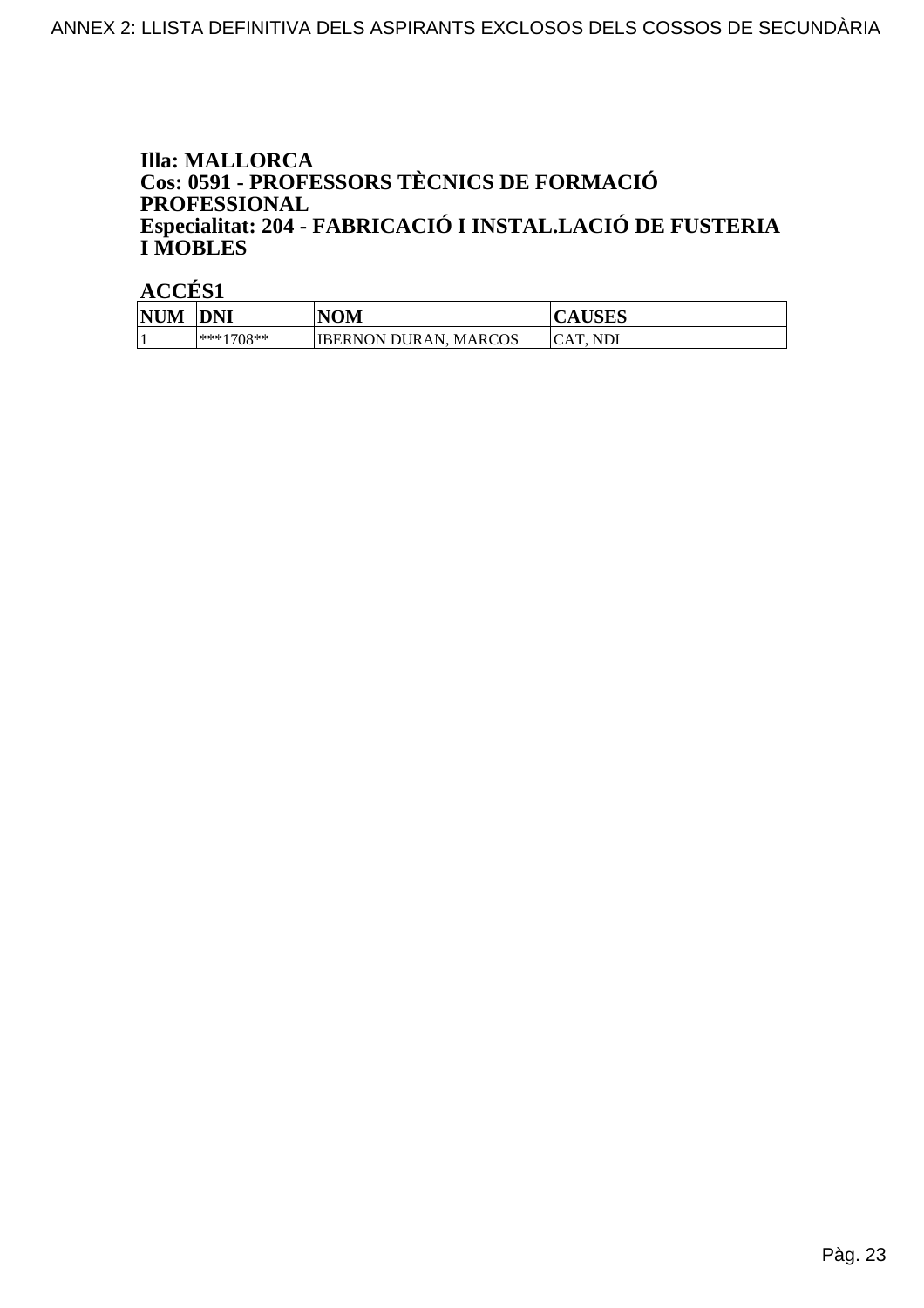#### **Illa: MALLORCA** Cos: 0591 - PROFESSORS TÈCNICS DE FORMACIÓ PROFESSIONAL **Especialitat: 209 - MANTENIMENT DE VEHICLES**

| <b>NUM</b> | DNI       | NOM                     | AUSLS      |
|------------|-----------|-------------------------|------------|
|            | ***9548** | JOSE<br>PIOUERAS MARIN. | <b>CAT</b> |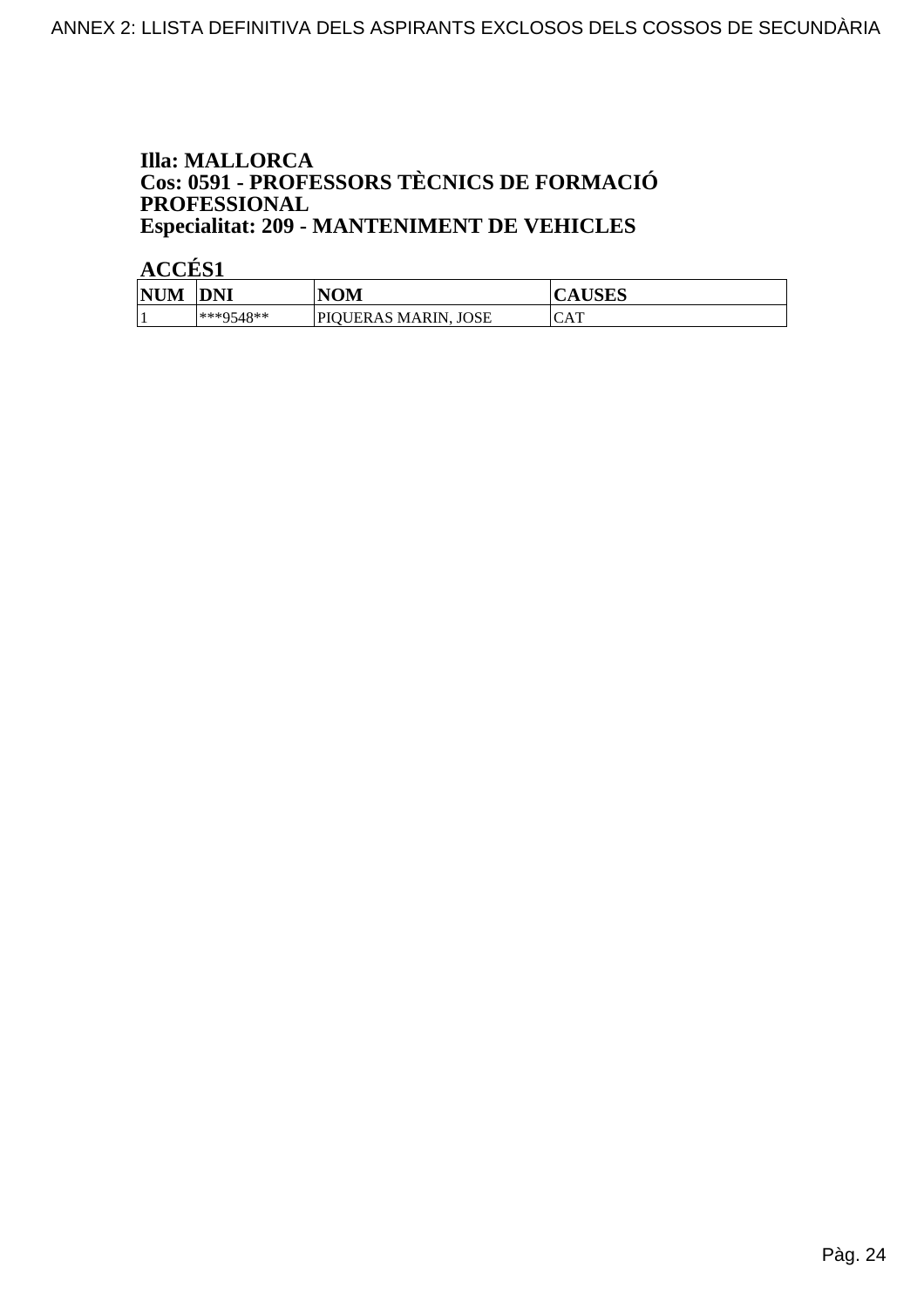#### **Illa: MENORCA** Cos: 0591 - PROFESSORS TÈCNICS DE FORMACIÓ PROFESSIONAL **Especialitat: 209 - MANTENIMENT DE VEHICLES**

| <b>NUM</b> | DNI       | <b>NOM</b>                   | <b>TICTO</b><br>AUDLO |
|------------|-----------|------------------------------|-----------------------|
|            | ***3873** | . RAMON<br>ΆN<br>IMARTIN IU. | CAP                   |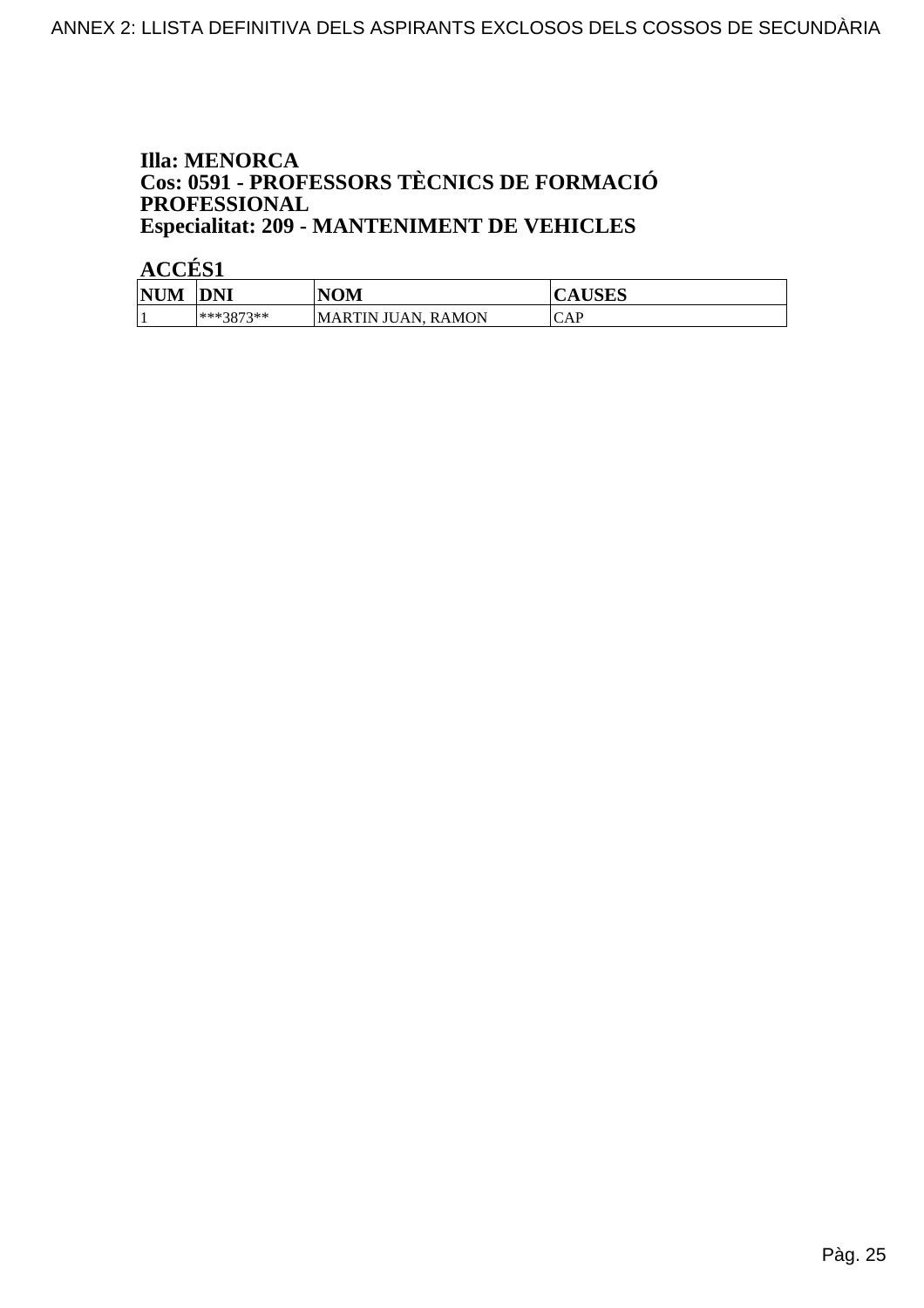#### **Illa: MALLORCA** Cos: 0591 - PROFESSORS TÈCNICS DE FORMACIÓ PROFESSIONAL Especialitat: 218 - PERRUQUERIA

| NUM  DNI |           | <b>NOM</b>                                      | <b>CAUSES</b> |
|----------|-----------|-------------------------------------------------|---------------|
|          | ***5331** | <b>ESCUDERO TRUJILLO,</b><br><b>CRISTINA</b>    | CAT, NJE      |
|          | ***3970** | PLANIOL SERVERA, VICTORIA   CAP, CAT, TIT       |               |
|          | ***7710** | <b>SANCHEZ GARCIA, MARIA</b><br><b>ASUNCION</b> | CAT, NJE      |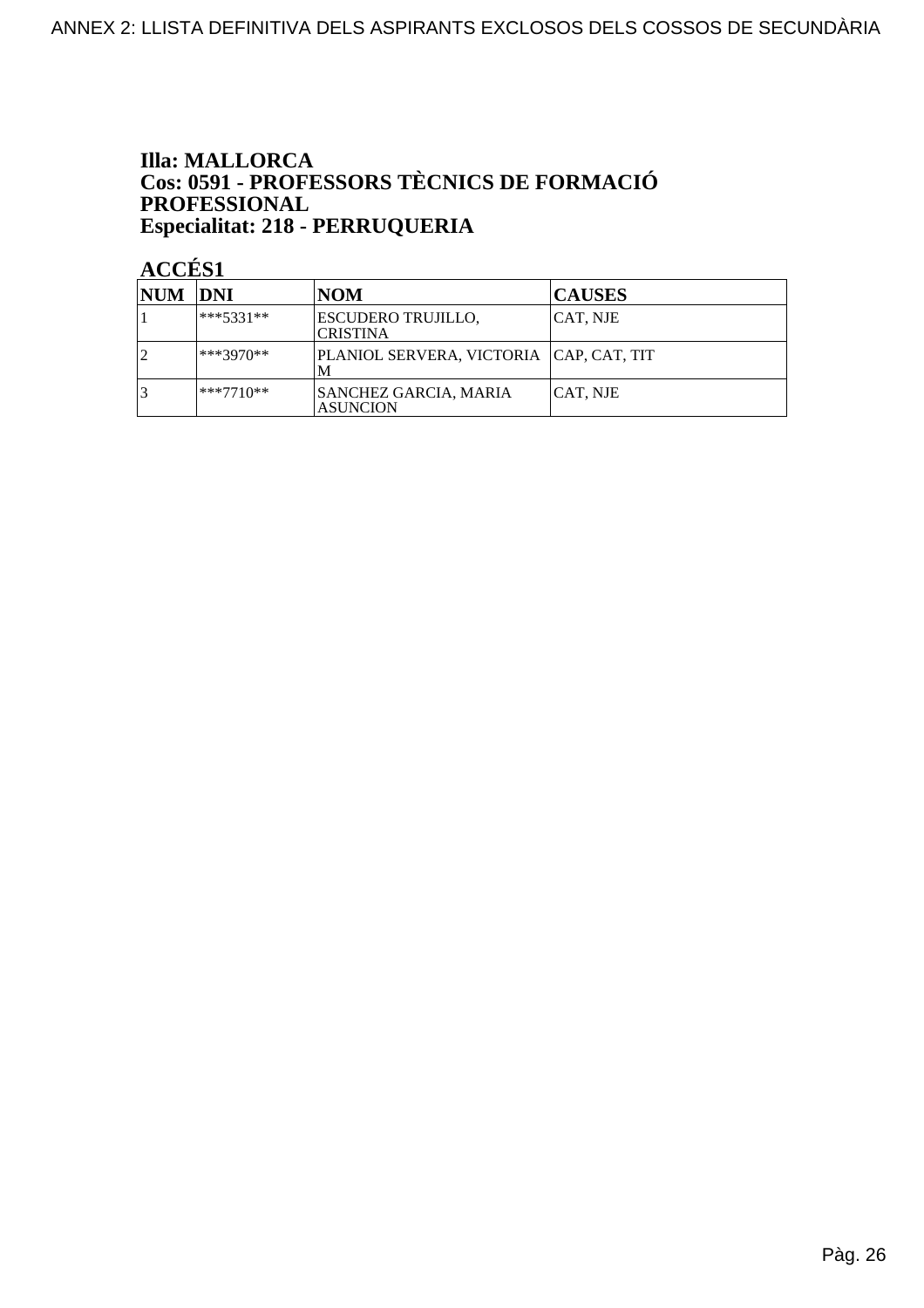#### **Illa: MALLORCA** Cos: 0591 - PROFESSORS TÈCNICS DE FORMACIÓ **PROFESSIONAL** Especialitat: 220 - PROCEDIMENTS SANITARIS I **ASSISTENCIALS**

| <b>NUM</b> | <b>DNI</b> | <b>NOM</b>            | <b>AUSES</b> |
|------------|------------|-----------------------|--------------|
|            | ***7356**  | ANTON, MOISES<br>TARI | CAT. NJE     |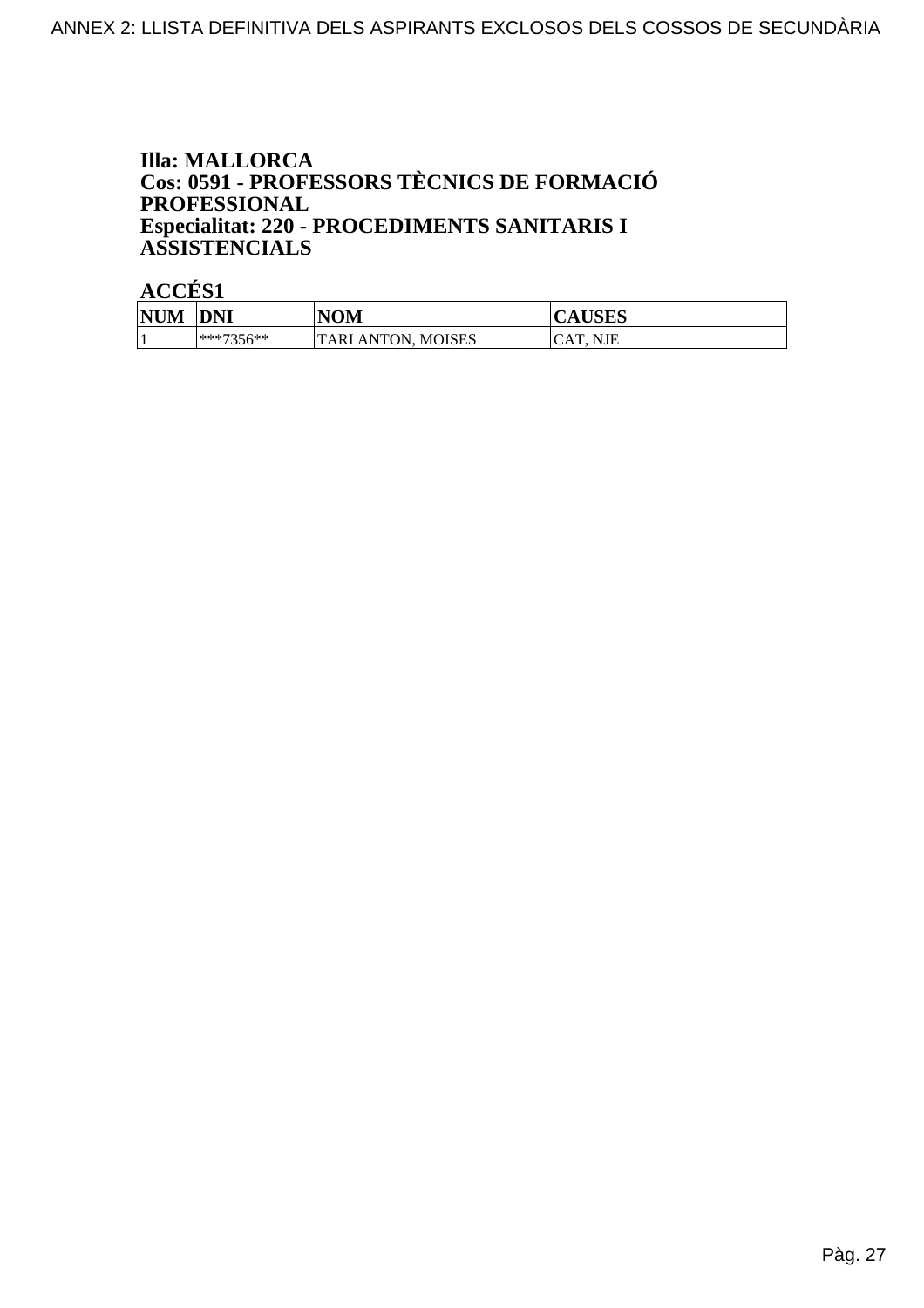#### **Illa: MALLORCA** Cos: 0591 - PROFESSORS TÈCNICS DE FORMACIÓ PROFESSIONAL Especialitat: 222 - PROCESSOS DE GESTIÓ ADMINISTRATIVA

| NUM DNI |               | INOM                           | <b>CAUSES</b> |
|---------|---------------|--------------------------------|---------------|
|         | ***3030**     | GARCIA MUÑOZ, ANA ISABEL       | ICAT. NJE     |
|         | $ ***2425**$  | <b>PONS NOGUERA, AINA</b>      | <b>NJE</b>    |
|         | $ ***0631***$ | <b>IRAMIS FERRER. CATALINA</b> | <b>NJE</b>    |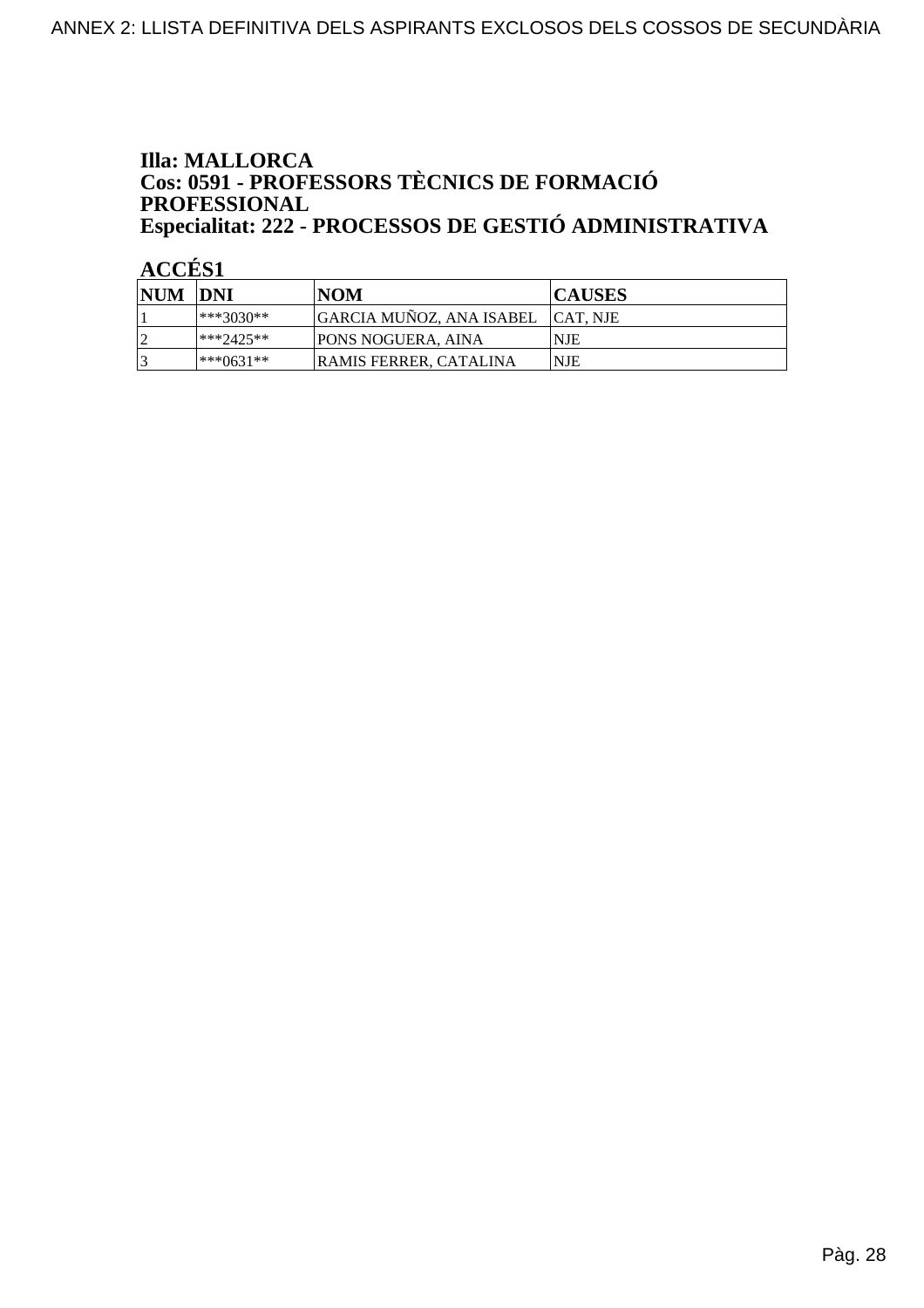#### **Illa: MALLORCA** Cos: 0591 - PROFESSORS TÈCNICS DE FORMACIÓ PROFESSIONAL Especialitat: 225 - SERVEIS A LA COMUNITAT

| <b>NUM</b> | <b>DNI</b> | <b>NOM</b>                          | 'AUSES |
|------------|------------|-------------------------------------|--------|
|            | ***3835**  | PALACIO SESE.<br><b>MARIA PILAR</b> | CAT    |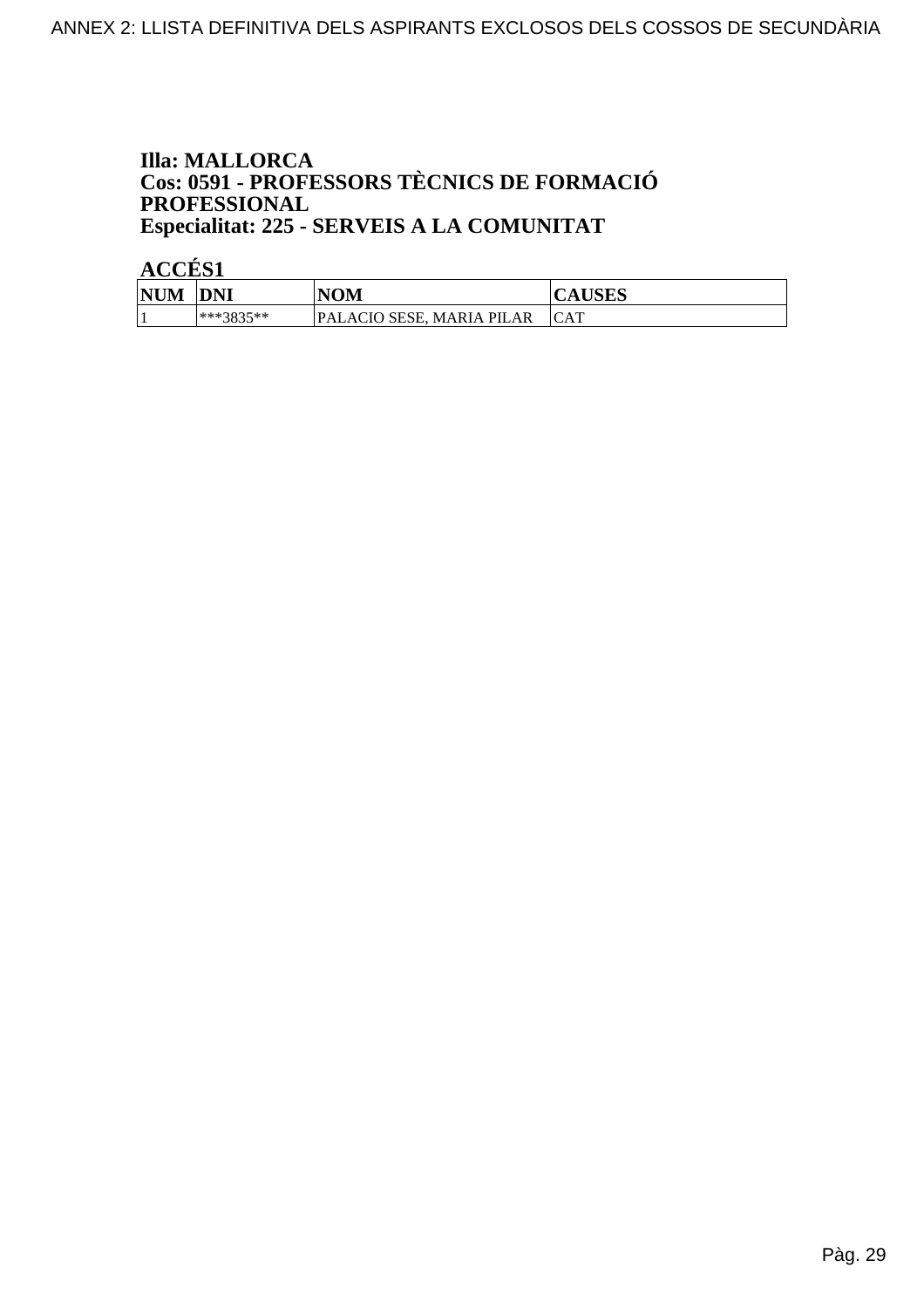### **Illa: MALLORCA** Cos: 0591 - PROFESSORS TÈCNICS DE FORMACIÓ **PROFESSIONAL** Especialitat: 227 - SISTEMES I APLICACIONS<br>INFORMÀTIQUES

| <b>NUM</b> | <b>DNI</b> | <b>NOM</b>              | <b>CAUSES</b>   |
|------------|------------|-------------------------|-----------------|
|            | ***4304**  | MORALES DIAZ. MANUEL    | <b>NDI. NJE</b> |
|            | ***4793**  | MOROÑO MARTINEZ, DANIEL | <b>ICAT</b>     |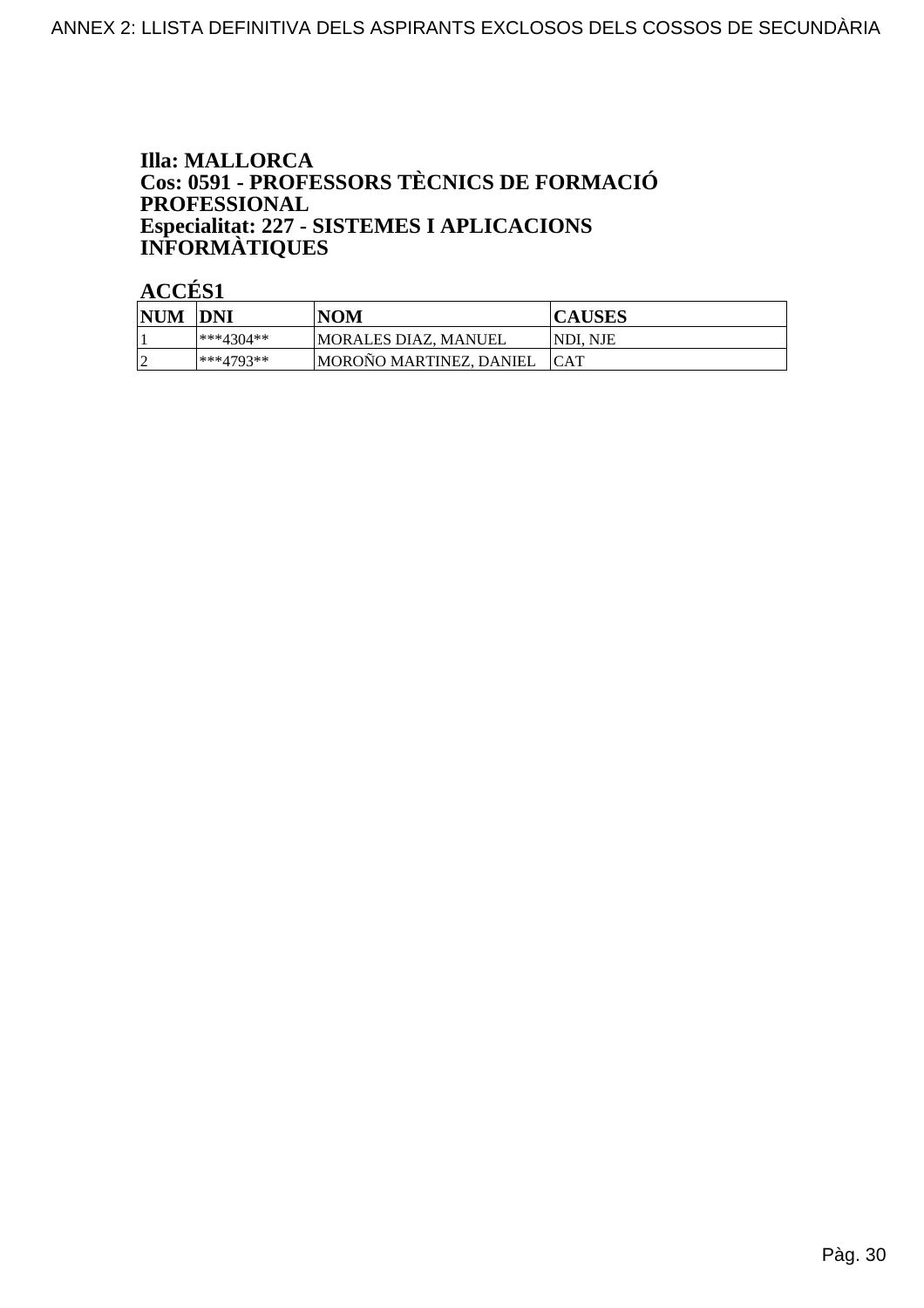# **Illa: MALLORCA** Cos: 0592 - PROFESSORS D'ESCOLES OFICIALS D'IDIOMES<br>Especialitat: 011 - ANGLÈS

| NUM DNI |             | INOM                                        | <b>CAUSES</b>           |
|---------|-------------|---------------------------------------------|-------------------------|
|         | ***4226**   | LLABRES FUENTES, LAURA                      | ICAT                    |
|         | $***2783**$ | <b>MARTINEZ VIRGOS,</b><br><b>IMERCEDES</b> | TIT                     |
|         | ***9779**   | IMICO SOUSA. ALEIXANDRE                     | $\overline{\text{CAT}}$ |